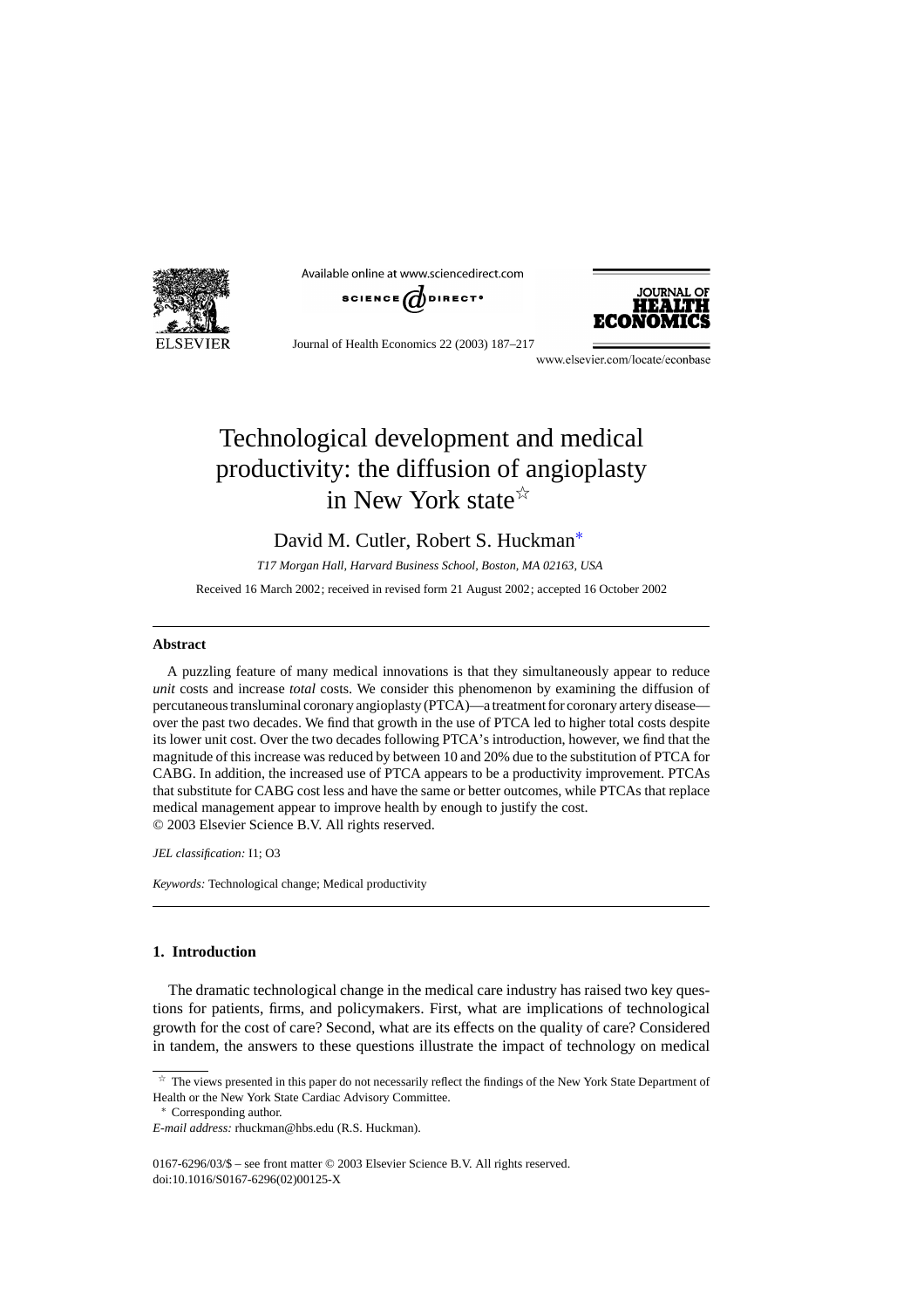productivity. That is, they allow us to consider whether medical innovation is "worth it" in terms of increasing the level of quality-adjusted output per-unit of cost.

Much of the health economics literature subscribes to the view that technological in-novation is a primary driver of increasing medical costs in the United States.<sup>1</sup> [Fuchs](#page-29-0) [\(1986\)](#page-29-0) suggests that the American medical establishment is infused with a "technological imperative"—the belief that if a clinical intervention is possible and safe, it should be undertaken without regard for its costs and benefits. Other economic studies [\(Weisbrod,](#page-30-0) [1991; Newhouse, 1992; Cutler and McClellan, 1998\)](#page-30-0) have also noted a positive relationship between technological growth and medical costs. What is somewhat puzzling about this positive relationship is that it appears to apply to many innovations that are actually less costly on a per-unit basis than existing technologies for which they are a substitute.

A key to understanding this puzzle is the phenomenon of *treatment expansion*—the provision of more intensive treatment to patients with low-grade symptoms ([Cutler and](#page-29-0) [McClellan, 2001\).](#page-29-0) For example, prior to the early 1980s, patients with severe coronary artery disease (CAD) would receive coronary artery bypass graft (CABG) surgery, a major procedure that involves grafting a portion of vein or artery to bypass blockage in the coronary artery. Those with more mild CAD would undergo less costly (and less traumatic) medical management. The introduction of percutaneous transluminal coronary angioplasty (PTCA) in the late 1970s and early 1980s provided an intermediate treatment with cost and intensity levels that fell in between those of CABG and medical management. In contrast to CABG, PTCA involves only a small incision through which a balloon-tipped catheter is threaded. Upon reaching the point of blockage, the balloon is inflated to restore blood flow.

In this case, treatment expansion occurred among those PTCA patients who would have otherwise received only medical treatment.<sup>2</sup> To the extent that some patients receive more intensive interventions, such expansion increases total costs and may have either positive or negative effects on outcomes. *Treatment substitution—*which allows a patient to shift from more- to less-intensive interventions—serves to offset the cost increases associated with expansion. Returning to the PTCA example, substitution involved some patients receiving PTCA in lieu of CABG. In theory, the effect of substitution—and the combined effect of expansion and substitution—on both costs and outcomes is ambiguous.

Beyond the ambiguity surrounding the offsetting effects of treatment expansion and substitution *at a given point in time*, one must also consider whether the relative magnitudes of these effects *change over time*. The equilibrium costs and benefits associated with many innovations are not evident at the time of their introduction ([Gelijns and Rosenberg,](#page-29-0) [1994\).](#page-29-0) As uncertainty is resolved over time—either through learning by doing or exogenous

<sup>&</sup>lt;sup>1</sup> Several authors (e.g. [Garber, 1994; Gelijns and Rosenberg, 1994\) ha](#page-29-0)ve noted the contrast between this view and the common assertion of many economists outside of the health arena—that technological innovation increases productivity. Even the non-health literature, however, includes examples that question the ability of certain types of innovation to improve productivity (e.g. [Berndt and Morrison, 1995\).](#page-29-0)

<sup>2</sup> Similarly, [Legorreta et al. \(1993\)](#page-30-0) find that the diffusion of laparoscopic cholecystectomy, a less expensive and invasive alternative to traditional gall bladder surgery, initially led to increased total costs for the treatment of gall bladder disease. This result is due to an increase in the rate of cholecystectomy procedures among patients with mild disease who previously would not have undergone traditional surgery. In their study of several pairs of diagnostic tests, [Eisenberg et al. \(1989\)](#page-29-0) find evidence that new tests tend to be complements, rather than substitutes, for older technology.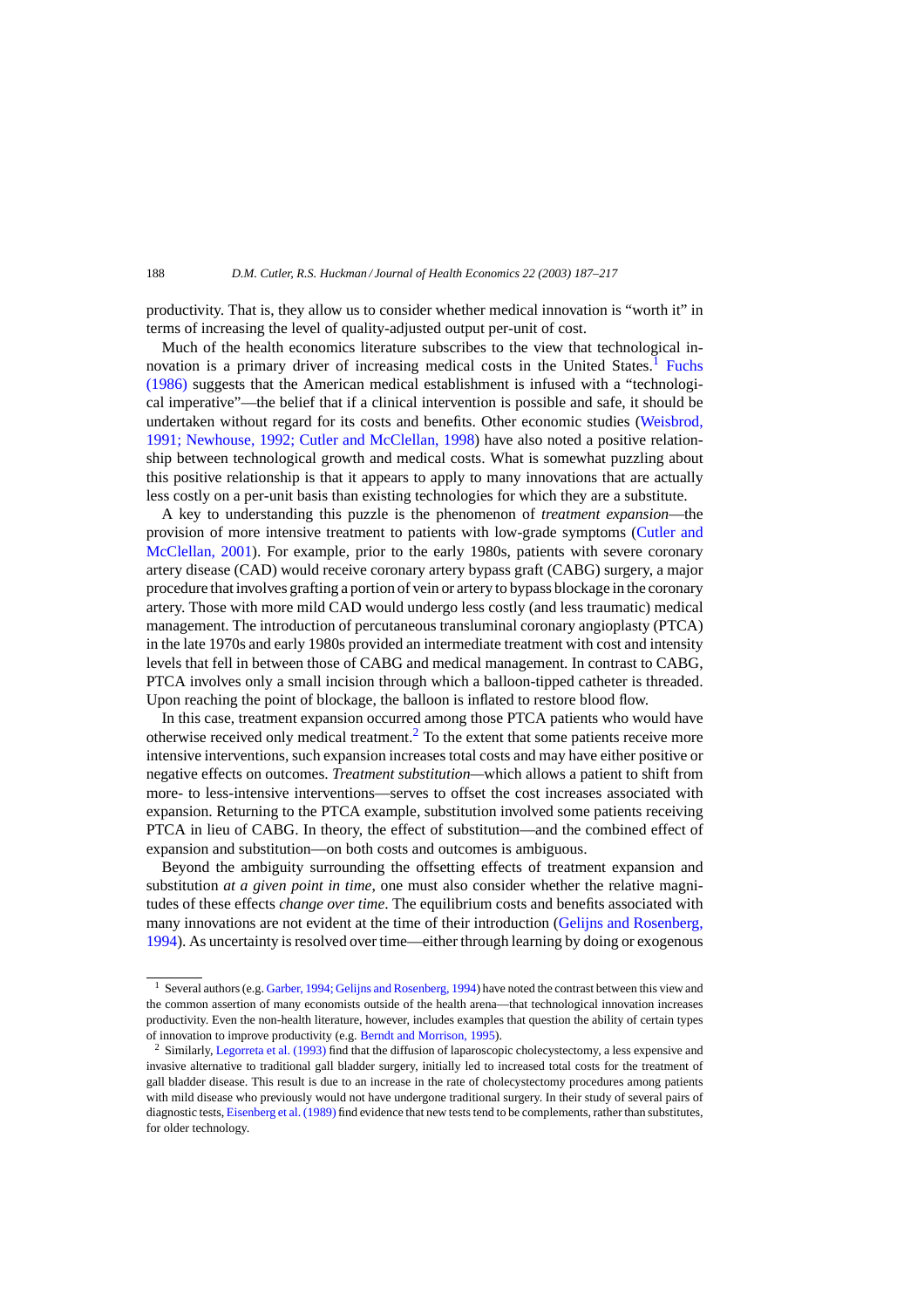factors—the relationship between the marginal benefit and marginal cost of a technology may change. This may be the case for surgical procedures for which outcomes improve (and unit costs decline) with volume<sup>3</sup> or for pharmaceuticals that are found to be effective for new indications over time. As such, the instantaneous productivity of a medical innovation measured shortly after its introduction might differ substantially from that measured at a later date.

In this paper, we address this issue of time-varying effects by examining the use of PTCA and CABG over the past two decades. PTCA is an innovation that is characterized by the uncertainty described above. Specifically, despite its advantages in terms of cost and patient comfort, PTCA initially was considered less effective than CABG for patients with relatively severe CAD. Due to learning and technological improvements over time, however, PTCA began to be used on increasingly severe cases that were previously reserved for CABG. In short, PTCA appears to have become a stronger substitute for CABG over time [\(Bohmer](#page-29-0) [et al., 2000\).](#page-29-0)

We use patient-level data from the State of New York to examine the utilization patterns for PTCA and CABG from 1982 to 2000. The beginning of this period roughly corresponds to the point at which PTCA was introduced into mainstream medical practice in the United States. We identify two distinct phases in the diffusion of PTCA. The 1980s and early 1990s constitute a period of treatment expansion during which the overall utilization rates for both PTCA and CABG increased. During the later 1990s, however, we find evidence of treatment substitution as the utilization rates for PTCA and CABG increased and decreased, respectively. While the introduction of PTCA raised total costs via treatment expansion, this increase was offset over time due to the substitution of PTCA for CABG. Though we must make several assumptions to consider the impact of PTCA on outcomes during the initial years of its diffusion, we find evidence that the expanded use of PTCA on patients who previously would have received only medical treatment appears to have improved the quality of care. Further, we present preliminary evidence suggesting that the substitution of PTCA for CABG eventually improved quality for patients receiving revascularization (i.e. either CABG or PTCA). Our results suggest that new technologies have the potential to become increasingly less costly over time and may result in productivity improvements.

The remainder of this paper is organized in four sections. Section 2 provides background on PTCA and its diffusion over the past two decades. [Section 3](#page-3-0) discusses issues related to our empirical methodology. [Section 4](#page-6-0) provides detail and descriptive analysis concerning the data from New York. [Section 5](#page-13-0) presents our results, and [Section 6](#page-24-0) concludes.

#### **2. The development and growth of PTCA**

Prior to the early 1980s, patients with CAD were faced with two possible paths of treatment. The decision between these paths typically depended on the severity of a patient's illness. Those with relatively mild CAD might pursue medical management (i.e. they would

<sup>&</sup>lt;sup>3</sup> [Luft et al. \(1979, 1987\)](#page-30-0) and [Farley and Ozminkowski \(1992\)](#page-29-0) examine volume-outcome relationships across several diagnoses and procedures. [Showstack et al. \(1987\)](#page-30-0) and [Hannan et al. \(1991\)](#page-29-0) consider these relationships for CABG, while [Hannan et al. \(1997\)](#page-29-0) and [Ho \(2000\)](#page-29-0) examine them with respect to PTCA.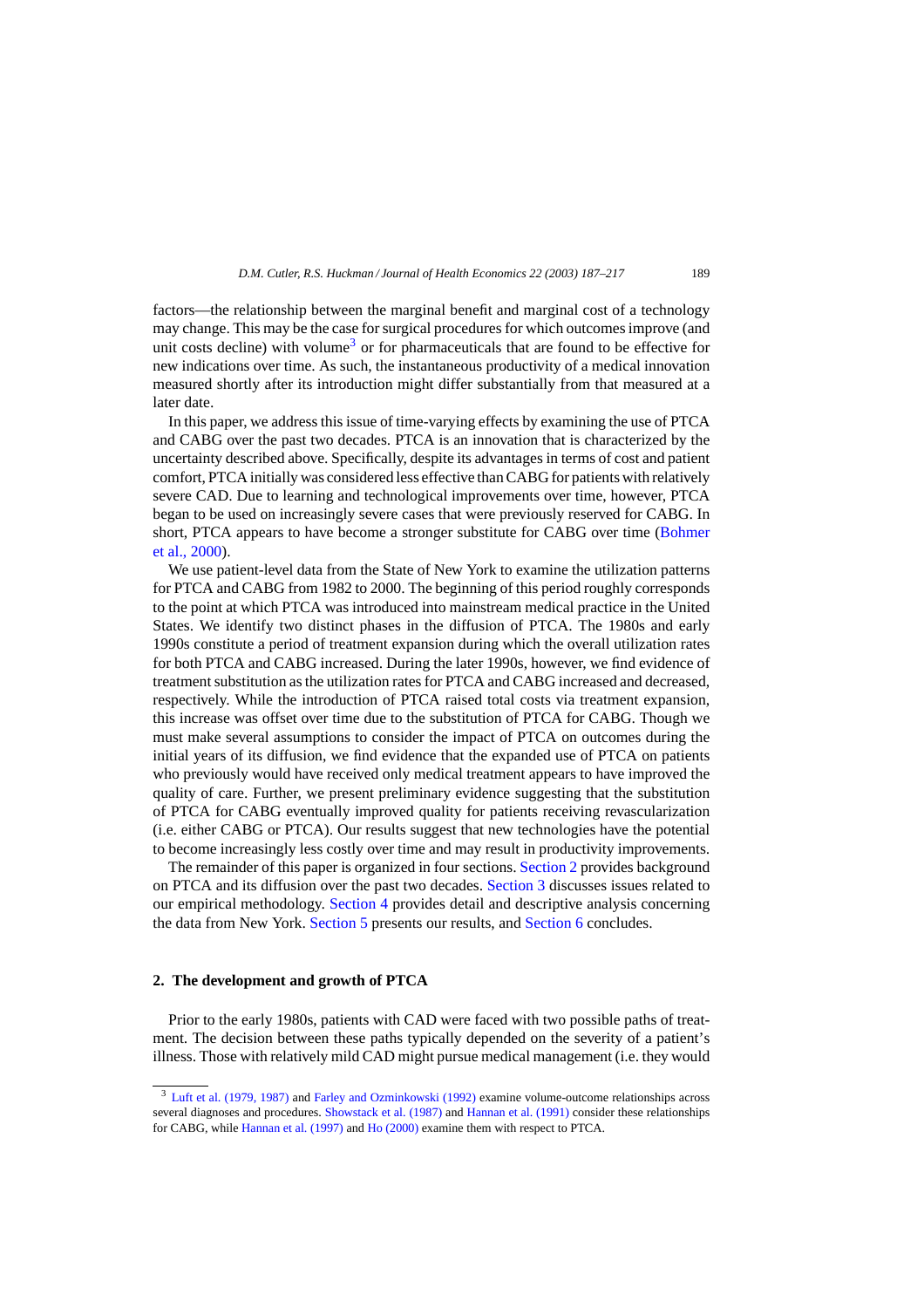<span id="page-3-0"></span>not receive any invasive procedures), while those with more advanced disease would undergo CABG. As noted above, CABG was traumatic for patients and not infrequently resulted in death. Nonetheless, it was found to be a relatively effective method for treating severe CAD.

PTCA was first performed in the United States in 1978 and entered mainstream medical practice during the 1980s. While less invasive, traumatic, and costly than CABG, PTCA does involve the risk of restenosis, or return of blockage to the artery. In addition, a PTCA procedure may dislodge a portion of blockage, thereby creating a new clot in a different location. During the years immediately following its introduction, PTCA was associated with relatively high rates of restenosis and mortality ([Williams et al., 2000\).](#page-30-0) As such, its initial use was primarily limited to patients with relatively mild CAD ([Hillis and Rutherford,](#page-29-0) [1994\).](#page-29-0) Patients with more severe blockage continued to be treated primarily with CABG.

Over time, PTCA outcomes have improved due to both learning ([Hannan et al., 1997; Ho,](#page-29-0) [2000\)](#page-29-0) and exogenous technological change. Perhaps the most important improvement to PTCA was the introduction of coronary stents in the mid-1990s. Stents are small coils that are inserted to prop open an artery after PTCA. They have reduced the occurrence of restenosis and other adverse outcomes, such as mortality, myocardial infarction, or emergency CABG [\(Serruys et al., 1998\).](#page-30-0) Given their ability to improve PTCA outcomes, stents were adopted very quickly by cardiologists. In 1993, only one percent of PTCA patients in New York received a stent; this figure increased to 29 and 71% by 1995 and 1997, respectively.<sup>4</sup> As a result of the improved outcomes associated with PTCA over time, the procedure has become increasingly substitutable with CABG for patients with relatively severe CAD.

#### **3. Empirical methodology**

#### *3.1. The impact of PTCA on cost*

The first part of our empirical analysis considers the impact of PTCA's diffusion on the cost of treating patients with CAD. We assume that the primary driver of PTCA's impact on total cost is its effect on the rate at which both PTCA and CABG are provided for a fixed population. Increased PTCA use may also affect the cost-per-PTCA or cost-per-CABG due, for example, to volume–cost effects. While our analysis does not capture this latter impact on cost, it is likely that such volume–cost effects will be more substantial for the younger technology—PTCA—than for the more mature CABG. Assuming that PTCA is, on average, less costly than CABG, the additional affect due to this volume–cost relationship would work in the same direction as the "static" effect of replacing CABG procedures with PTCAs.

While the discharge data from New York allows us to observe all of the procedures provided over nearly two decades, it offers only limited data about the clinical characteristics

<sup>4</sup> Stent procedures did not receive a unique procedure code under the *International Classification of Diseases*, *9th Revision* (ICD-9) until 1995. The rates for 1993 and 1995 are based on data from New York's Coronary Angioplasty Reporting System, which asks cardiologists whether a stent was used in each procedure. The 1997 figure is based on ICD-9 codes reported in the Statewide Planning and Resource Cooperative System. These data are described in greater detail in [Section 4.](#page-6-0)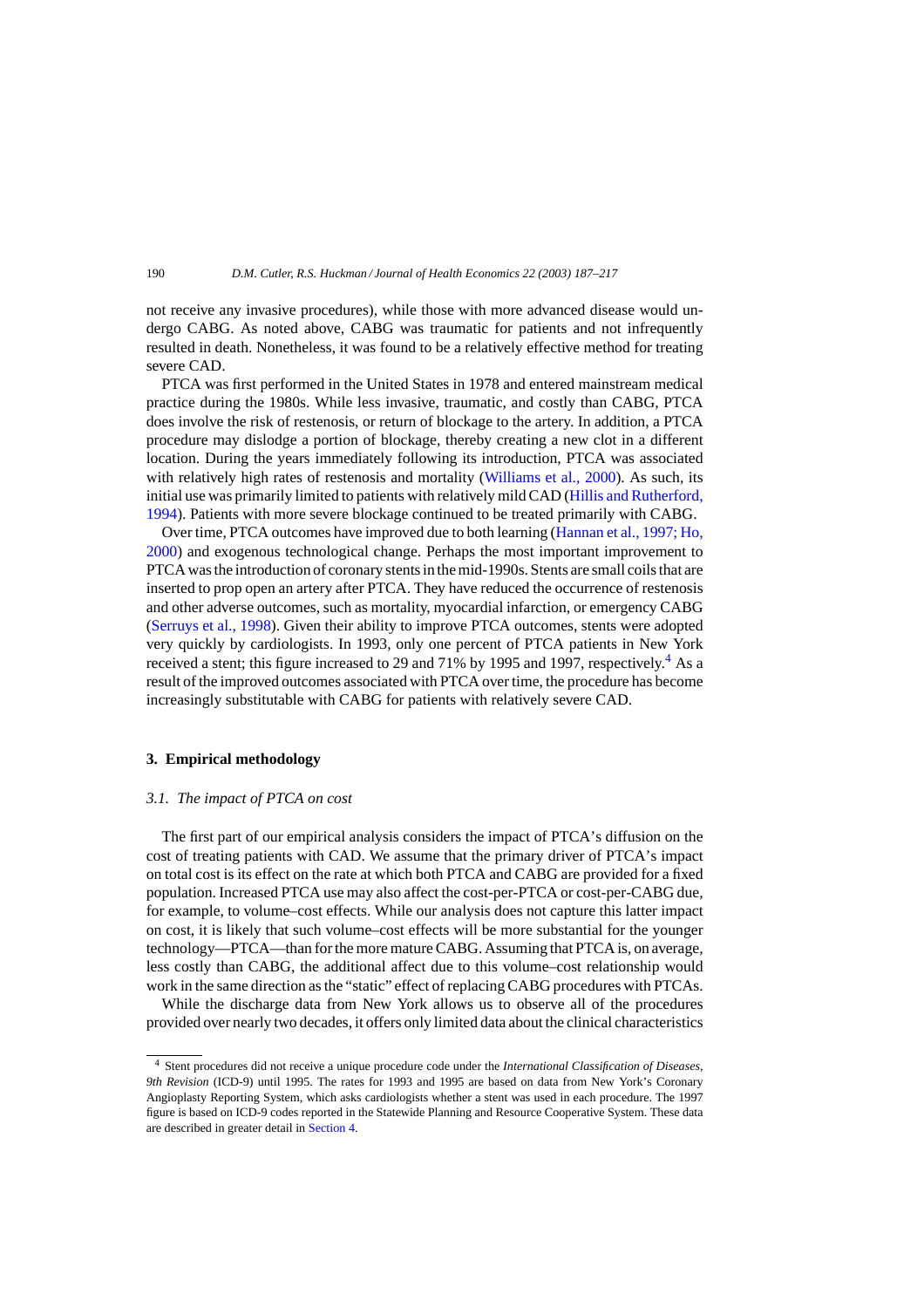of individual patients. We thus focus our analysis on county-level data, as we expect the average unobservable characteristics to remain relatively constant within counties over time. This analysis enables us to exploit variation in transitory changes in utilization across different regions of New York.

Using annual county-level observations, we estimate changes in the degree of substitution between CABG and PTCA over time. First, we regress the CABG rate per person age 45 years and older on the PTCA rate for the same population and a vector of controls. Patients in this age category accounted for over 95% of the CABG and PTCA procedures in New York during 2000 (New York State Department of Health, 1982–2000). The exact specification of this regression is:

$$
\left(\frac{\text{CABG}}{\text{POP}}\right)_{it} = \alpha_i + \delta_t + \beta \left[ \left(\frac{\text{PTCA}}{\text{POP}}\right)_{it} \times \text{YEAR}_{it} \right] + \gamma X_{it} + \varepsilon_{it} \tag{1}
$$

The variables in (1) are indexed by year, *t*, and county of patient residence, *i*. This specification includes county fixed effects,  $\alpha_i$ , to capture time-invariant factors that may affect the rate of CABG use in a given area. Year fixed effects,  $\delta_t$ , are included to control for statewide changes in the average CABG rate over time. We use the county of *patient residence* rather than the county *of hospital admission* as the unit of analysis, as many hospitals draw patients from areas outside of the county in which they are located.

The key independent variables in (1) are the interactions of  $(PTCA/POP)_{it}$ —the PTCA rate per 1000 population age 45 and older—with  $YEAR_{it}$ , a vector of indicators for 3-year periods between 1985 and 2000. The coefficient vector,  $\beta$ , thus reflects the degree of substitution between PTCA and CABG over time, with positive (negative) values of its elements implying that the two procedures are complements (substitutes). By using a time-varying coefficient, we allow the degree of substitution between these procedures to change as uncertainty about the costs and benefits of PTCA is resolved.

 $X_{it}$  is a vector of controls for the demographic characteristics of a given county. It includes the rate of total hospital discharges per 100,000 population of all ages—not just 45 and older—to control for shifts in the overall utilization of hospital services in a given area. In addition,  $X_{it}$  contains the percentage of county *i*'s population that falls into each of three age groups: younger than  $45$ ,  $45-64$ , and  $65$  or older. Finally,  $X_{it}$  includes the percentage of hospital discharges for county residents that are covered by Medicare, Medicaid, and HMO payers, respectively. Medicare or Medicaid HMO patients are included in the Medicare and Medicaid categories, respectively. These payer mix variables are measured using *all* inpatient discharges, not simply those for cardiac patients. Certain versions of (1) include interactions of both the payer mix and age variables with 3-year time periods.

The county fixed effects in (1) account for constant differences in CABG and PTCA rates across geographies. As such, the coefficient vector,  $\beta$ , is identified by changes in the *levels* of procedure use. This specification controls for the fact that certain populations may be sicker on average than others. Alternatively, one might want to control for constant *trends*in procedure use across counties. This latter specification assumes not that certain populations are sicker than others, but that these groups may differ systematically in the degree to which they embrace new technologies. For example, patients or physicians in certain counties may be more willing than those in others to take the risks associated with new techniques that have uncertain costs and benefits. We, therefore, estimate a second version of (1) in which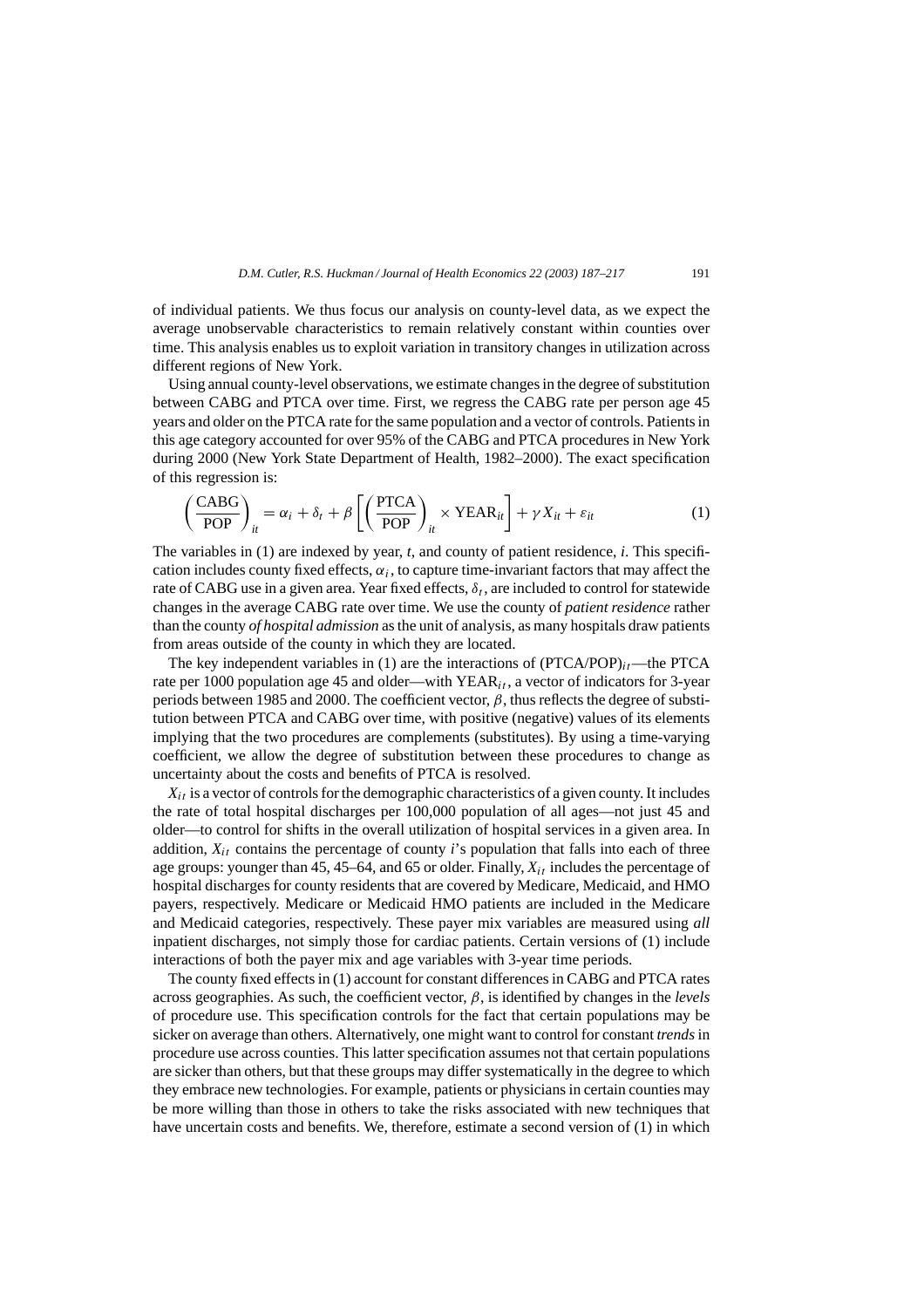the CABG, PTCA, and total discharge variables are expressed as one-period *changes*. We refer to the resulting two models as the "levels" and "changes" specifications, respectively. Due to differencing, the sample size is reduced by one observation per county in the latter regression.

To the extent that unobservable factors are correlated with both the CABG and PTCA rate in a given county, the coefficient vector  $\beta$  may be biased. For instance, primary care physicians in a given county may have a bias toward medical management of CAD, which would appear as a reduction in the use of both CABG and PTCA relative to other areas. We consider a simple example with only two time periods and, hence, only two PTCA-time interactions. Defining  $p_{it} = (PTCA/POP)_{it}$ , the expected value of the coefficient for the first time period,  $\hat{\beta}_1$ , is:

$$
E(\hat{\beta}_1) = \beta_1 + E\left(\frac{\sum p_{i1}\varepsilon_{i1}}{\sum p_{i1}^2}\right)
$$
 (2)

Similarly, the coefficient for the second period,  $\hat{\beta}_2$ , would be:

$$
E(\hat{\beta}_2) = \beta_2 \left( \frac{\sum p_{i2} \varepsilon_{i2}}{\sum p_{i2}^2} \right)
$$
 (3)

In both (2) and (3), the bias is captured by the second term on the right-hand side, which, in general, is not equal to zero.

For the purposes of this study, however, we are interested in obtaining an unbiased estimate, not of  $\beta$ , but of the *change* in  $\beta$  over time. Under the assumption that the unobservables have the same impact on technology utilization over time, the bias term is also constant, such that:

$$
E(\hat{\beta}_1 - \hat{\beta}_2) = \beta_1 - \beta_2 \tag{4}
$$

Even if our above assumption is considered restrictive, we are not greatly concerned about the impact of this potential bias on our results, as it would likely have a greater impact on the *level* of β rather than the *change* in β over time.

#### *3.2. The impact of PTCA on outcomes*

Any assessment of medical productivity that considers only changes in costs, while ignoring effects on outcomes, is incomplete. We thus consider the degree to which increased PTCA use is correlated with improved outcomes for specified populations. A common measure of cardiac outcomes is risk-adjusted, in-hospital mortality, which we use to compare CABG and PTCA in [Appendix A. I](#page-25-0)n-hospital death is relatively rare for CABG and is even less frequent for PTCA. As such, one might be inclined to look at longer-term measures of risk-adjusted mortality (e.g. within 1 year of discharge) in hopes of obtaining less biased estimates of quality. Nevertheless, information on post-discharge mortality is not available in the New York databases. Even if information on long-term mortality were readily available, it still would not capture improvements in the quality of life that, while attributable to the growth in PTCA, did not affect mortality rates. We discuss our outcome measures at greater length in [Section 5.](#page-13-0)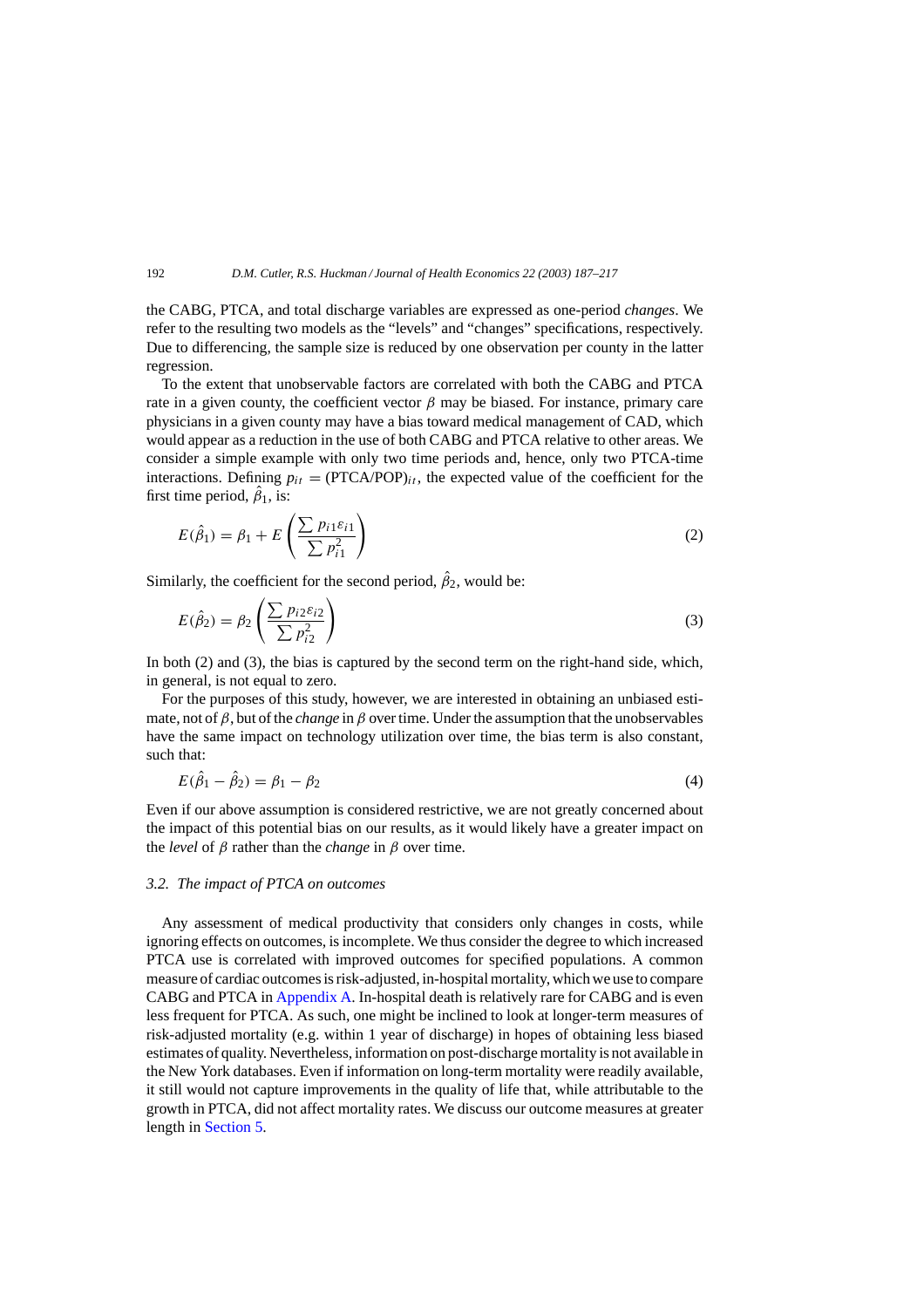#### <span id="page-6-0"></span>**4. Data and descriptive analysis**

The main source of data for the cost analysis is New York's Statewide Planning and Resource Cooperative System (SPARCS). SPARCS provides patient-level demographic (e.g. age, sex, payer type) and administrative (e.g. diagnoses, procedures performed, and total charges) information for all inpatient hospital discharges. The earliest year for which this data is available is 1982. Our analysis covers all relevant discharges in New York from 1982 to 2000 with the exception of 1983 and 1984.<sup>5</sup>

We supplement our analyses with 3 years of clinical data from the cardiac surgery reporting system (CSRS) and coronary angioplasty reporting system (CARS) of the New York State Department of Heath (NYSDOH). Through its CSRS and CARS, NYSDOH collects detailed clinical data for every patient in New York receiving "isolated" CABG or PTCA procedures, respectively. Isolated procedures are those performed on patients who do not receive any other major heart surgeries, such as valve procedures, during the same admission ([New York State Department of Health, 1998\).](#page-30-0) The annual number of isolated CABG procedures in the state ranges from a low of 14,944 in 1991 to a high of 20,078 in 1996; for PTCA, these figures vary from 16,804 in 1993 to 21,707 in 1995. These data provide clinical detail on pre-procedure risk factors as well as post-procedure outcomes including in-hospital mortality. Knowledge of each patient's risk factors allows for the determination of whether the average severity of patients undergoing each of these procedures changes over time. While the CABG data is available from 1991 to 1996, the PTCA information covers only the period from 1993 to 1995. Though limited, the timeframe for which PTCA data is available covers a period during which one would have expected a large degree of substitution from CABG to PTCA as a result of the increased use of stents.

[Fig. 1](#page-7-0) presents the annual rates of CABG and PTCA procedures for all New York residents performed in New York hospitals. These rates are expressed as the number of procedures per 1000 population age 45 and older.<sup>6</sup> During the period from 1985 to 1997, the CABG and PTCA rates rise together, though the latter is increasing faster than the former. These different growth rates, combined with the fact that the CABG and PTCA rates move in opposite directions after 1997, serve as an initial indication that PTCA becomes a stronger substitute for CABG over time.

[Fig. 2](#page-8-0) provides further evidence of the increasing substitution of PTCA for CABG. Each observation corresponds to one of the 62 counties of patient residence in New York. The two

<sup>5</sup> Statewide, the number of reported CABG procedures in both 1983 and 1984 is significantly higher than that in 1985. Specifically, the annual number of reported CABG discharges for residents of New York increases from roughly 6600 in 1982 to 9700 in 1983. This number then declines to 8600 in 1984 and 8400 in 1985. After 1985, the absolute number of reported CABG discharges increases monotonically until 1997. This trend is puzzling given the commonly held belief that the use of CABG was increasing throughout the 1980s and during much of the 1990s. After discussions with the administrators of the SPARCS data, we decided that 1983 and 1984 should be excluded from our analysis. The 1982 data were included, as they appear to be consistent with both the trend in the data from 1985 to 2000 and with the fact that absolute CABG volumes were monotonically increasing during the 1980s. Still, the results we report are robust to excluding the 1982 data.

<sup>6</sup> Population figures for 1980, 1990, and 2000 were based on United States Census figures. Figures for 1991–1999 were based on estimates from the United States Census Bureau (website: [http://www.census.gov/population/](http://www.census.gov/population/www/estimates/co_ca.html) [www/estimates/co](http://www.census.gov/population/www/estimates/co_ca.html) ca.html). Finally, annual figures for 1981–1989 were interpolated (linearly) using the actual Census figures for 1980 and 1990.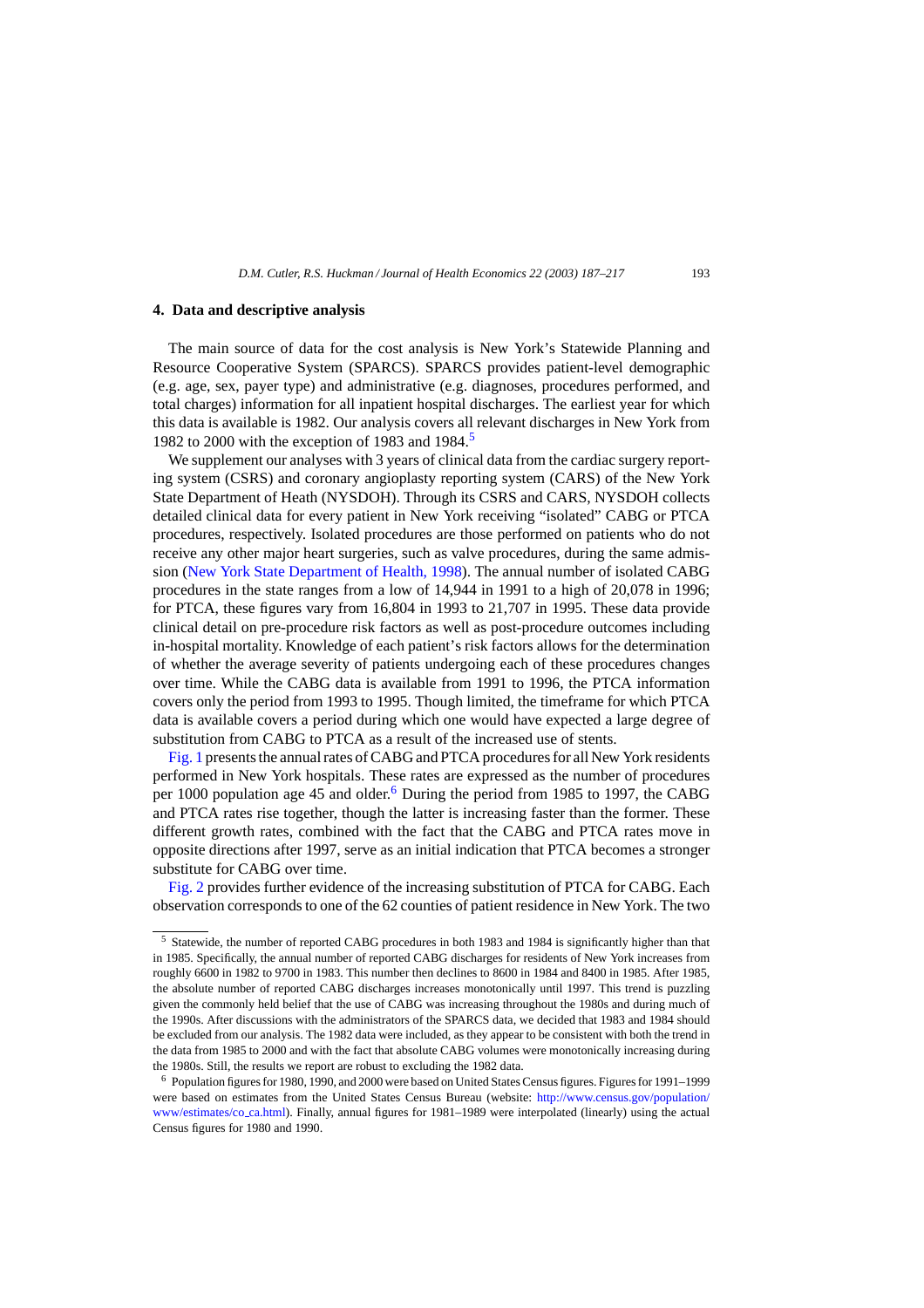<span id="page-7-0"></span>

Fig. 1. Procedure rates for CABG and PTCA in New York State, 1982–2000. *Source*: SPARCS database, 1982–2000.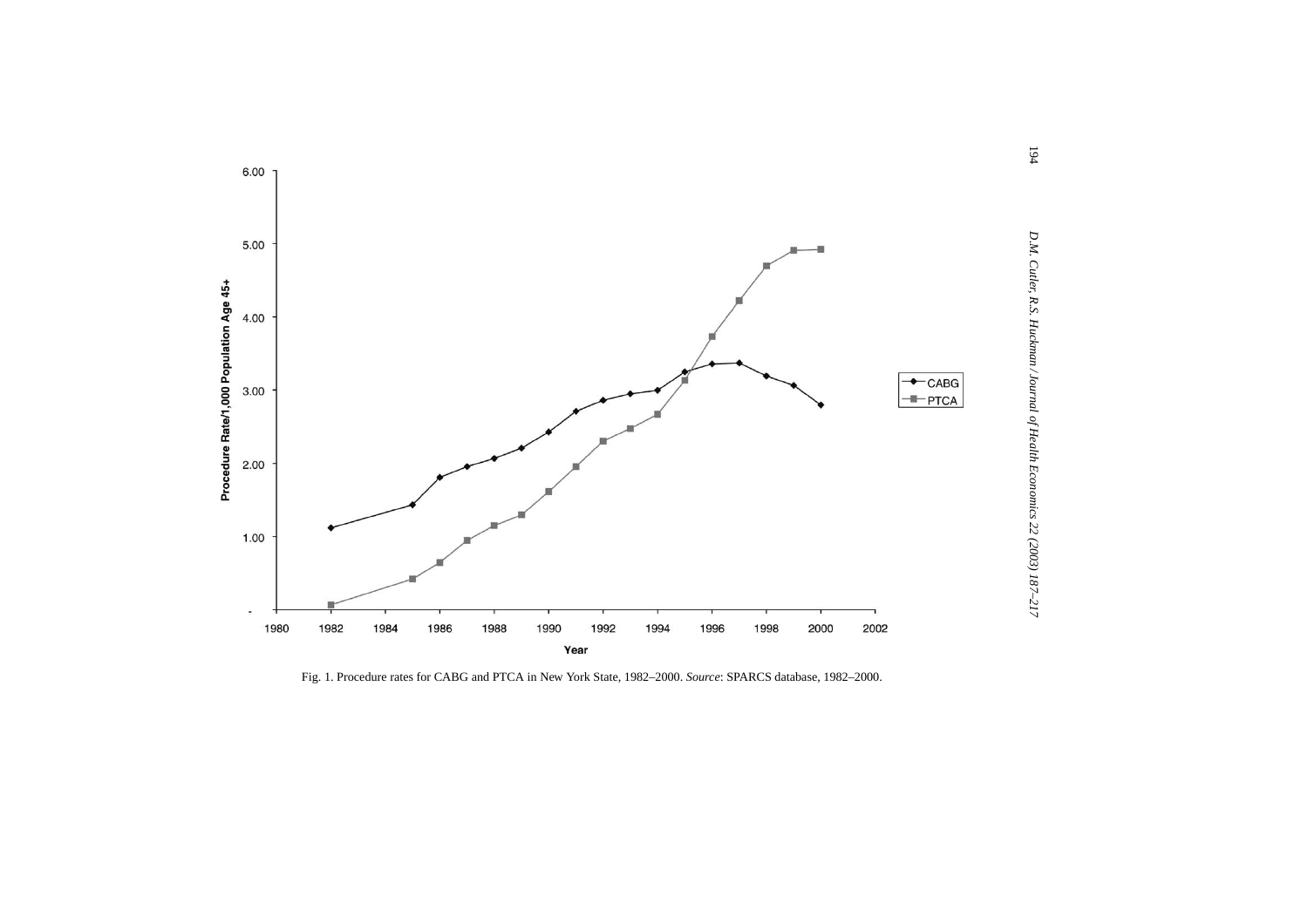<span id="page-8-0"></span>

<sup>195</sup> Fig. 2. Comparison of changes in CABG and PTCA rates for selected time periods (county-level observations). *Source*: SPARCS database, 1982–2000.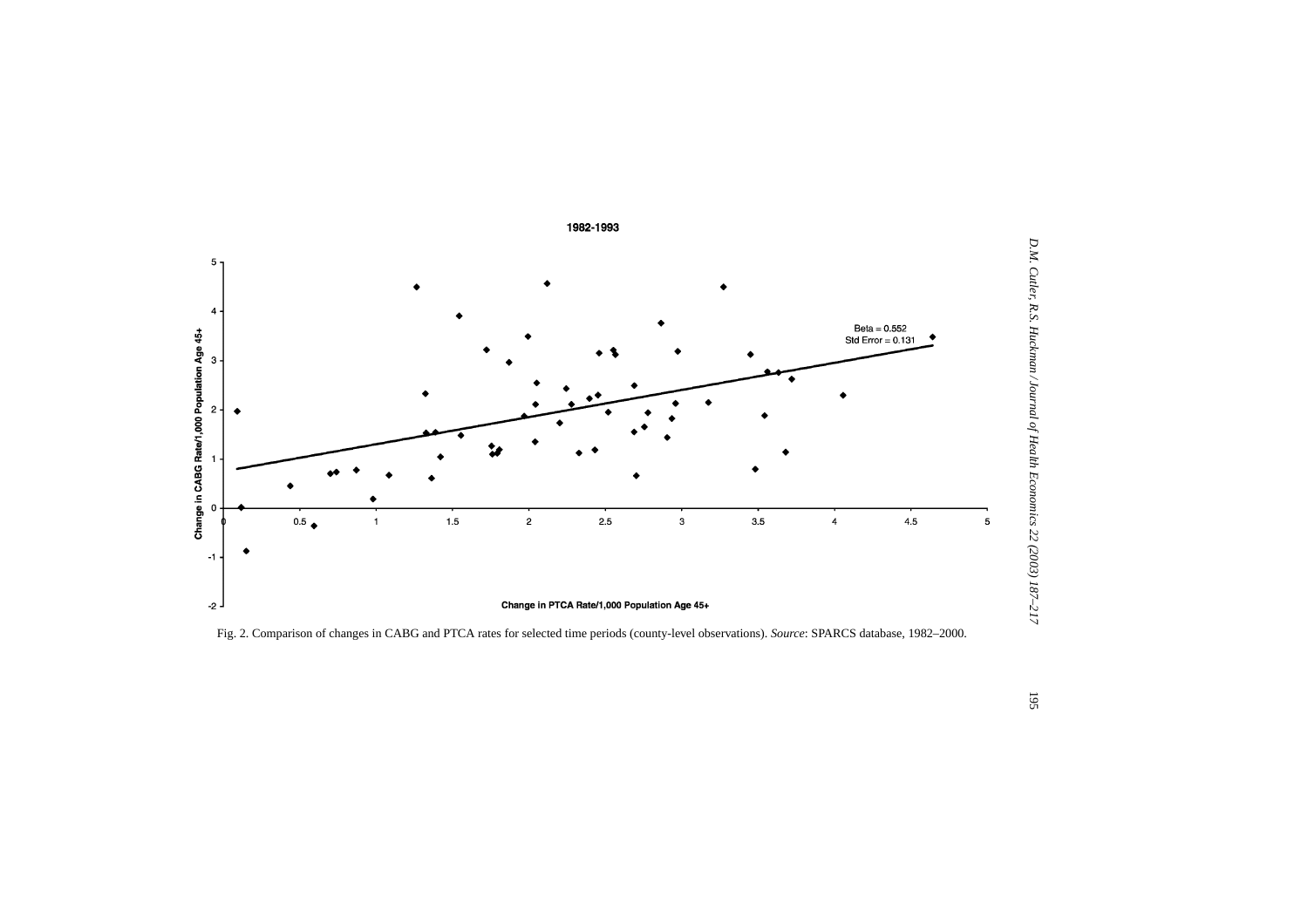

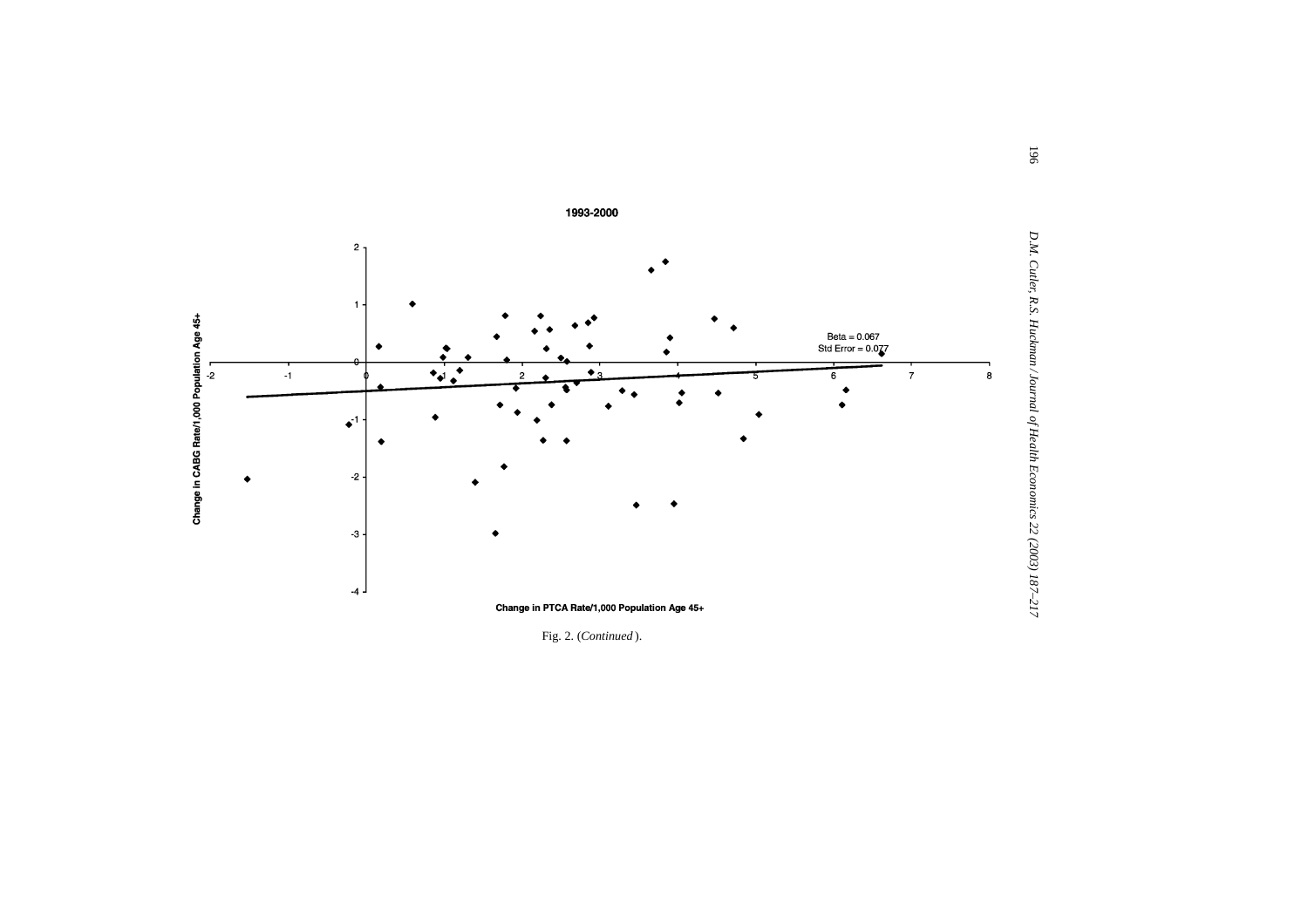panels show plots of the changes in PTCA and CABG rates from 1982 to 1993 and 1993 to 2000, respectively. The time periods covered by these panels roughly correspond the pre- and post-stent eras in New York State. One would thus predict that the substitutability of CABG and PTCA would increase in the post-1993 period. The positive and significant slope of the simple regression line ( $\beta = 0.552$ , standard error = 0.131) indicates a complementary relationship between CABG and PTCA in the years immediately following the introduction of PTCA. This finding corresponds to that obtained by [Cutler and McClellan \(1998\)](#page-29-0) using data on AMI patients covered by Medicare during the period from 1984 to 1991. In the second panel, however, it is clear that a large number of counties shift from the upper-right to the lower-right quadrant. The slope of the simple regression line becomes smaller and insignificant ( $\beta = 0.067$ , standard error  $= 0.077$ ). This change suggests that the aggregate trends in PTCA and CABG use during the late 1990s also hold at the level of individual

It is still possible that the patterns in [Figs. 1 and 2](#page-7-0) do not actually represent substitution of PTCA for CABG. In particular, these trends are also consistent with a scenario in which PTCA is increasingly used for patients who would not have otherwise received CABG and CABG is simply performed on fewer patients with very severe conditions. Substitution would require that patients on the margin *between* CABG and PTCA (i.e. those with medium-severity CAD) become more likely to receive PTCA relative to CABG over time. Modifying an index from [Mark et al. \(1994\),](#page-30-0) we divide patients into three severity categories: low, medium, and high. $8$  This categorization provides a rough control for the effects of any changes over time in the average severity of the population receiving revascularization. We then use the detailed clinical data for 1993–1995 to compare the number of patients within each severity group receiving PTCA versus CABG over time.

countries.

Panel A of [Table 1](#page-11-0) illustrates that both PTCA and CABG volumes increased in the period from 1993 to 1995, with the growth in PTCA exceeding that of CABG (i.e. 4900 additional PTCAs versus 2600 additional CABGs). These absolute changes translate into relative increases of approximately 29 and 16% for PTCA and CABG, respectively. To control for changes in the distribution of all revascularization patients across the three severity categories, Panel B considers changes in the within-severity use of CABG and PTCA. Across all three levels, the PTCA rate among the "added"<sup>9</sup> revascularization procedures (Column 6) is greater than that for patients revascularized in 1993 (Column 2). For instance, in 1993, 62% (13%) of patients with medium (high) severity CAD received PTCA. PTCA, however, accounted for 79% (36%) of the incremental medium (high) patients between 1993 and 1995. These results are consistent with the hypothesis of PTCA serving as a stronger substitute for CABG during the mid-1990s.

<sup>7</sup> The difference in the coefficients for the two time periods in statistically significant at the 1% level.

<sup>&</sup>lt;sup>8</sup> A vessel is considered "diseased" if it is at least 70% blocked and a given patient may have between one and four diseased vessels. "Severe" patients are those with blockage of the left main trunk (LMT) or at least three diseased vessels; "medium" patients have either two diseased vessels or single-vessel disease in the left anterior descending (LAD) artery; and "mild" patients have single-vessel disease in areas other than the LMT or LAD.

<sup>9</sup> We define "added" procedures as the gap between the number of cases in 1995 and 1993 for a given procedure within a given severity level. The absolute number of "added" procedures presented in Column 5 of [Table 1](#page-11-0) may be negative and the percentages in Column 6 may thus be negative (though the percentages for any given severity level still sum to 100).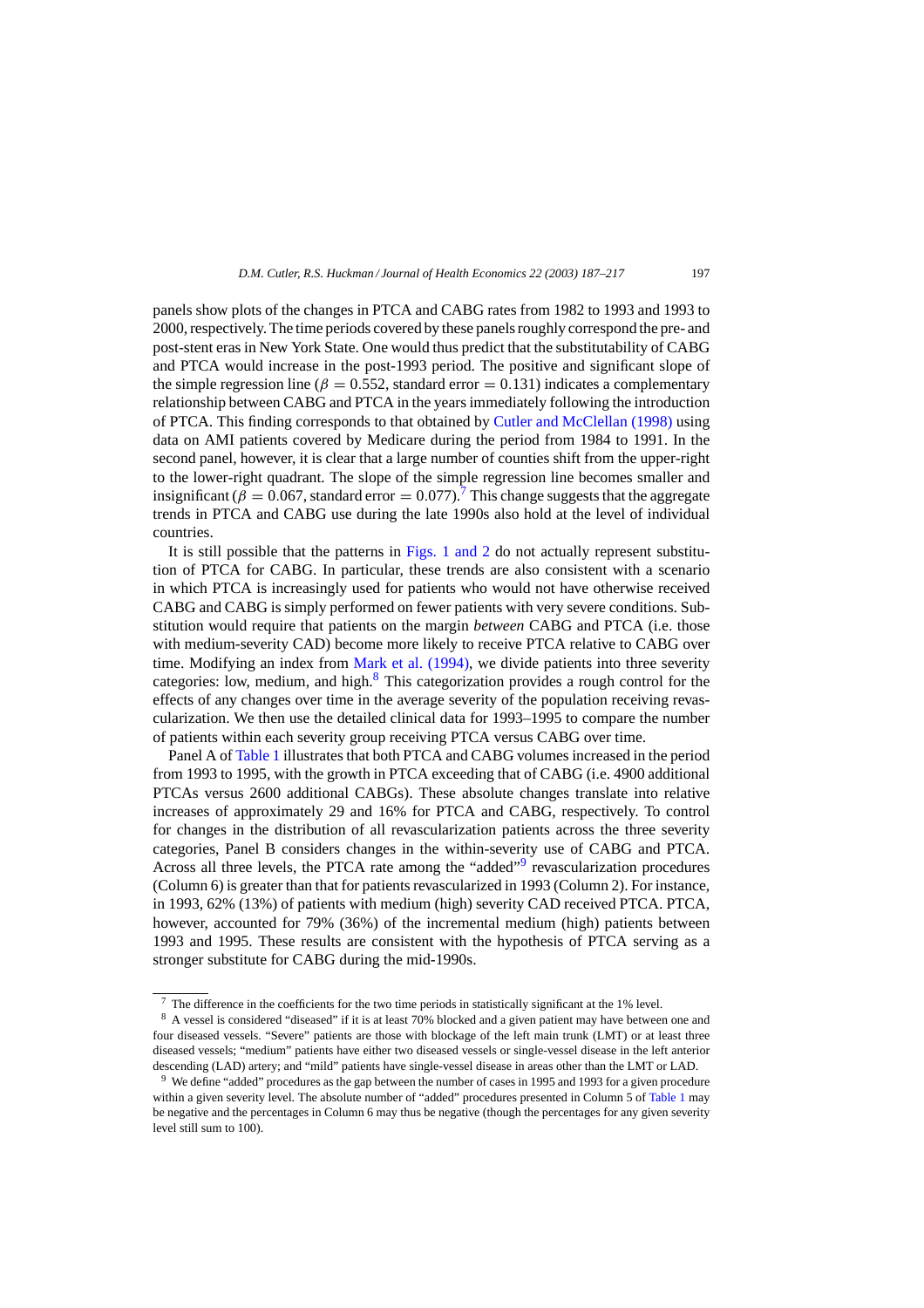|                     | 1993                                           | 1995                                                       |                                                     | Change, 1993-1995        |                   |                        |
|---------------------|------------------------------------------------|------------------------------------------------------------|-----------------------------------------------------|--------------------------|-------------------|------------------------|
|                     | procedures $(1)$                               |                                                            | procedures $(2)$<br>Procedures (3)<br>Percent $(4)$ |                          |                   |                        |
|                     | Panel A: Change in total procedures, 1993-1995 |                                                            |                                                     |                          |                   |                        |
| All severity levels |                                                |                                                            |                                                     |                          |                   |                        |
| CABG                | 16690                                          | 19283                                                      | 2593                                                | 16                       |                   |                        |
| <b>PTCA</b>         | 16804                                          | 21707                                                      | 4903                                                | 29                       |                   |                        |
| Total               | 33494                                          | 40990                                                      | 7496                                                | 22                       |                   |                        |
|                     | 1993                                           |                                                            | 1995                                                |                          | Change, 1993-1995 |                        |
|                     | Procedures<br>(1)                              | $%$ of<br>subtotal $(2)$                                   | Procedures<br>(3)                                   | $%$ of<br>subtotal $(4)$ | Procedures<br>(5) | $%$ of<br>subtotal (6) |
|                     |                                                | Panel B: Change in procedures by severity level, 1993-1995 |                                                     |                          |                   |                        |
| Low                 |                                                |                                                            |                                                     |                          |                   |                        |
| <b>CABG</b>         | 518                                            | 8                                                          | 488                                                 | 6                        | $-30$             | $-2$                   |
| <b>PTCA</b>         | 6109                                           | 92                                                         | 7380                                                | 94                       | 1271              | 102                    |
| Subtotal            | 6627                                           |                                                            | 7868                                                |                          | 1241              |                        |
| Medium              |                                                |                                                            |                                                     |                          |                   |                        |
| <b>CABG</b>         | 5633                                           | 38                                                         | 6289                                                | 35                       | 656               | 21                     |
| <b>PTCA</b>         | 9108                                           | 62                                                         | 11645                                               | 65                       | 2537              | 79                     |
| Subtotal            | 14741                                          |                                                            | 17934                                               |                          | 3193              |                        |
| High                |                                                |                                                            |                                                     |                          |                   |                        |
| <b>CABG</b>         | 10539                                          | 87                                                         | 12506                                               | 82                       | 1967              | 64                     |
| <b>PTCA</b>         | 1587                                           | 13                                                         | 2682                                                | 18                       | 1095              | 36                     |
| Subtotal            | 12126                                          |                                                            | 15188                                               |                          | 3062              |                        |

*Source*: CARS, 1993–1995 and CSRS, 1993–1995.

[Fig. 3](#page-12-0) provides time-series data on the average hospital cost for discharges involving CABG and PTCA. Similar to most administrative databases, SPARCS provides dischargelevel information concerning gross charges but not costs. To estimate costs, we calculate the cost-to-charge ratio for each hospital-year using data from the Medicare Hospital Cost Reports for the period from 1985 to 1998. For a given hospital, the cost-to-charge ratio is simply total operating expense divided by gross patient revenues.<sup>10</sup> All costs are reported in 1985 dollars, using the average CPI for a given year as the deflator.

<span id="page-11-0"></span>Table 1

 $10$  This single ratio does not capture the heterogeneity in cost-to-charge ratios across various clinical departments within a given hospital (e.g. the cost-to-charge ratio for cardiac care may be quite different from the average ratio for an entire facility). To the extent that each hospital's composition of low-margin and high-margin services differs, the use of a single cost-to-charge ratio for each facility may bias the comparison of cardiac costs across facilities. Nevertheless, our cost analysis is limited to those hospitals that provide CABG and PTCA. Given the large fixed costs required to establish CABG and PTCA programs ([Huckman, 2000\),](#page-29-0) these hospitals are likely to have a relatively high mix of complex patients. As such, one could argue that we are comparing data for hospitals with case mixes that are more homogeneous than those across *all* hospitals in New York. This homogeneity might mitigate, though will not eliminate, the bias created by the use of hospital-level cost-to-charge ratios. Despite this limitation of cost-to-charge ratios, they have been shown to be preferable to simply using gross charges as a proxy for costs [\(Newhouse et al., 1989\).](#page-30-0) [Meltzer and Chung \(2001\)](#page-30-0) provide an extensive discussion of the benefits and limitations of using cost-to-charge ratios for comparisons across hospitals.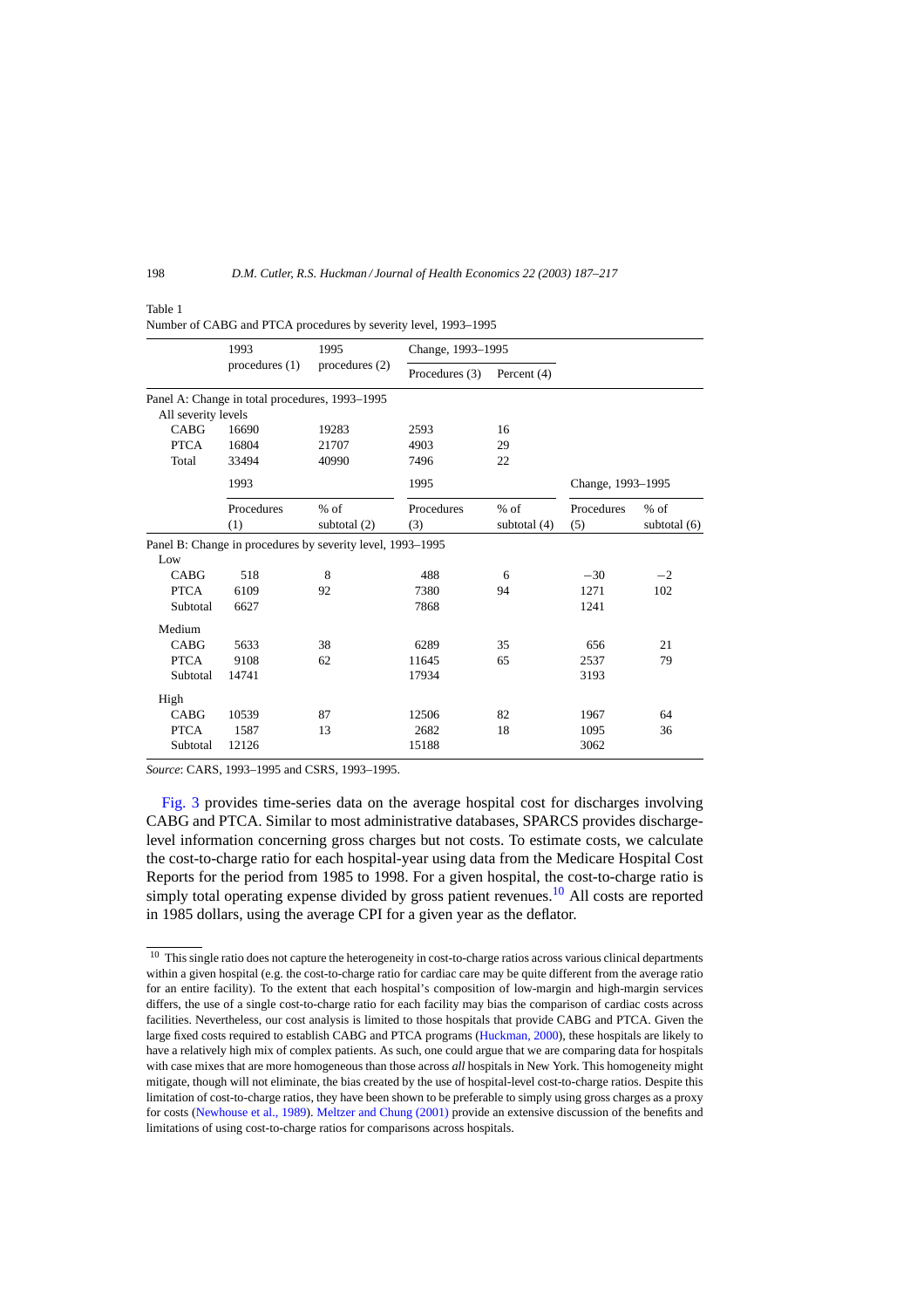<span id="page-12-0"></span>

Fig. 3. Average cost per case for cardiac patients in New York State, 1985–1998. *Note*: Discharge-level costs are determined by applying the cost-to-charge ratio for a given hospital in a given year to the total gross cha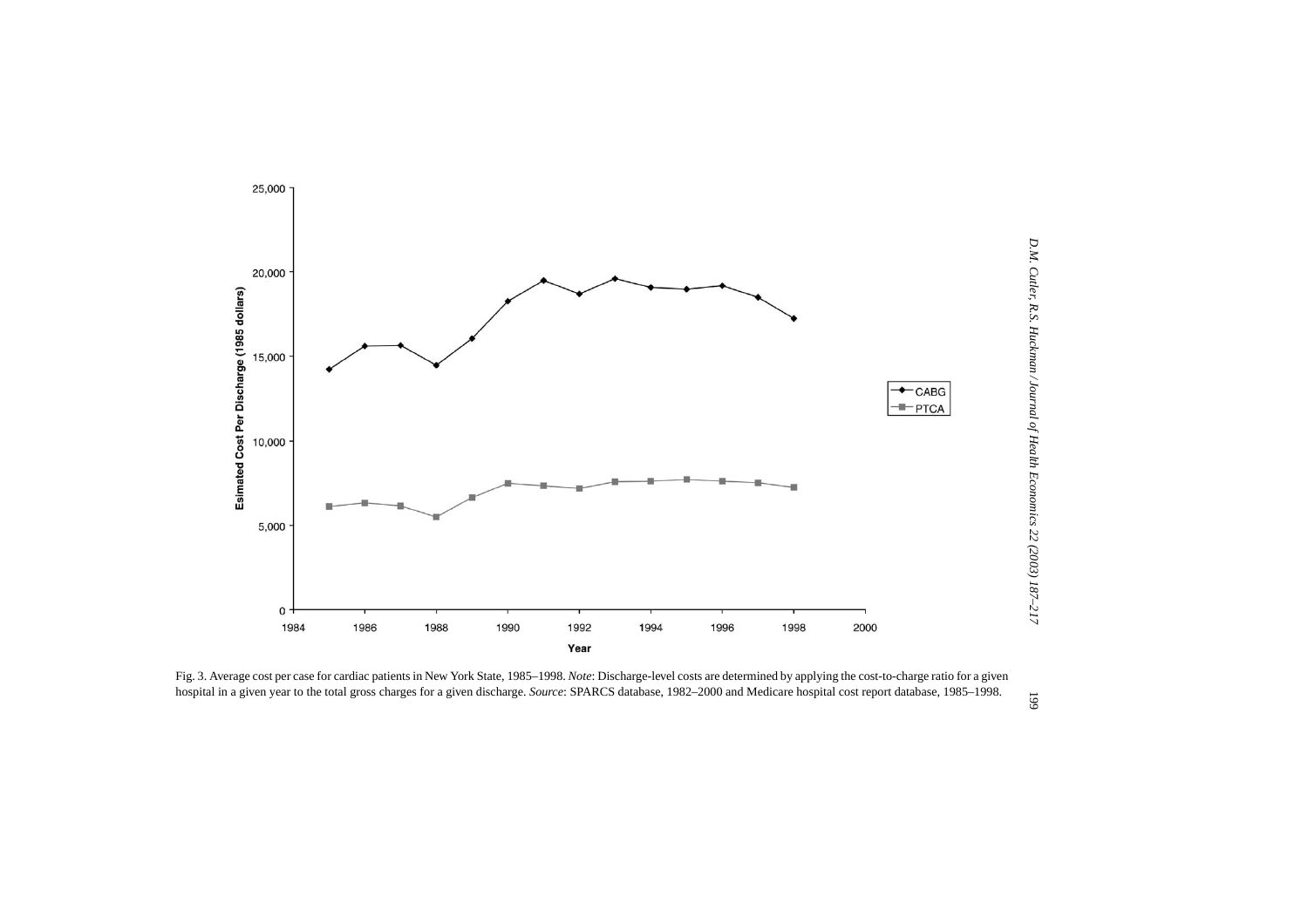<span id="page-13-0"></span>These data are not adjusted for changes in the severity of the average patient in each category. The dramatic difference in the average costs for CABG and PTCA over time with that of the former being two-to-three times that of the latter in all years from 1982 to 1998—thus must be interpreted with caution. Much of this difference may be driven by the fact that CABG tends to be performed on more severe patients.<sup>11</sup> Accounting for these severity differences is critical when analyzing the cost implications of increased substitution between CABG and PTCA. With these caveats in mind, we note that for both CABG and PTCA, the average cost for the initial hospitalization increases during the second half of the 1980s and is flat during the early 1990s. CABG costs actually begin to decline after 1996, while those for PTCA remain flat.

#### **5. Results**

#### *5.1. Changes in utilization rates*

The summary evidence presented thus far has certain limitations. In addition to facing potential selection problems, the CSRS and CARS data in [Table 1](#page-11-0) cover only a short period of time. While [Fig. 2](#page-8-0) does consider changes in CABG and PTCA rates per person, it does not provide evidence as to whether changes in CABG utilization are driven by changes in PTCA use or by some other characteristic of a given area. To address both of these issues, we take advantage of the information on county of patient residence that is available in the SPARCS data and exploit variations in utilization across the different counties of New York.

[Table 2](#page-14-0) presents the results for the levels regressions. The estimates in Column 1 are based on observations for each county-year from 1982 to 2000, excluding 1983 and 1984. Though included in the regression, the fixed effects for county and year are not presented in the table. Each interaction term represents a change in the PTCA rate coefficient relative to 1982–1985—the period when the value of the substitution coefficient was at its peak. As noted above, the value of the substitution for any given period—the sum of the base PTCA coefficient and the relevant interaction term—is potentially biased. Nevertheless, the change in this coefficient over time—captured by the interaction terms—will be unbiased under the assumptions discussed in [Section 3.](#page-3-0) These changes increase in absolute magnitude from −0.33 in 1986–1988 to −0.84 in 1998–2000. From the 1989–1991 period onward, these changes relative to excluded period of 1982–1985 are statistically significant at either the 5 or 1% level.

Column 2 repeats the specification from Column 1 on a subset of the initial sample with observations from 1986 to 2000, the years for which complete payer mix data is available. The changes in the interaction terms over time are quite similar in terms of both magnitude and significance to those in Column 1. The excluded time period now becomes

 $11$  As an additional caveat, we emphasize that the costs presented in [Fig. 3](#page-12-0) only cover the initial hospitalization for either CABG or PTCA. As suggested by [Hlatky et al. \(1997\), t](#page-29-0)he costs associated with these procedures converge somewhat (though not entirely) as one moves further away from the date of initial discharge. This convergence appears to be due to the greater occurrence of restenosis in certain patients receiving PTCA.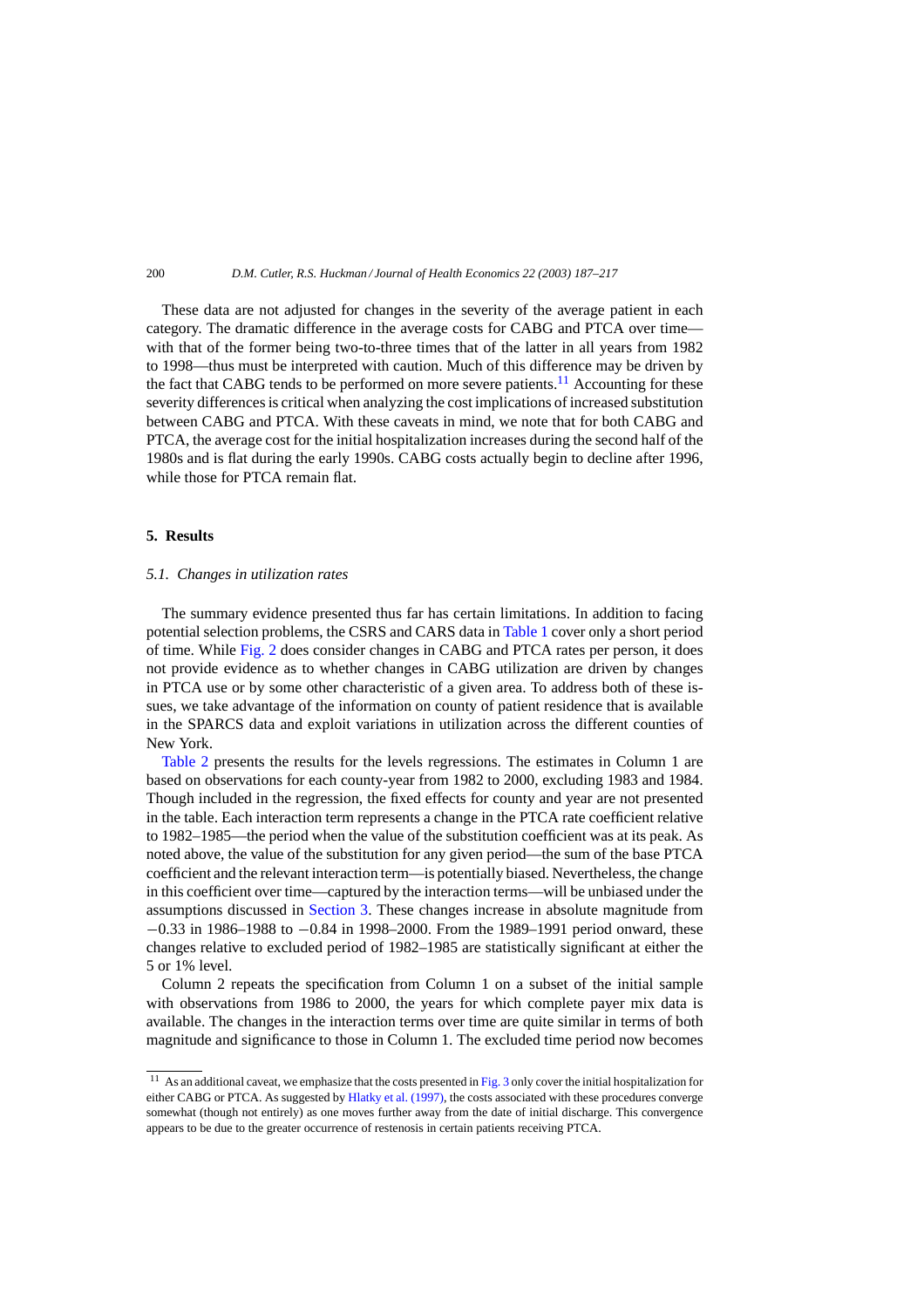#### <span id="page-14-0"></span>Table 2Levels regressions

|                                                | Dependent variable: CABG discharges/1000 population age 45+ |                     |                    |                    |
|------------------------------------------------|-------------------------------------------------------------|---------------------|--------------------|--------------------|
|                                                |                                                             | $\overline{2}$      | 3                  | $\overline{4}$     |
| PTCA discharges/1000 population age $45+$      | $1.024***(0.336)$                                           | $0.716***(0.192)$   | $0.696***(0.189)$  | $0.616***(0.198)$  |
| Interactions of PTCA rate with time indicators |                                                             |                     |                    |                    |
| 1982-1985                                      | Dropped                                                     |                     |                    |                    |
| 1986-1988                                      | $-0.328(0.272)$                                             | Dropped             | Dropped            | Dropped            |
| 1989-1991                                      | $-0.587**$ (0.300)                                          | $-0.288**$ (0.139)  | $-0.261*(0.137)$   | $-0.175(0.153)$    |
| 1992-1994                                      | $-0.697**$ (0.310)                                          | $-0.413**$ (0.178)  | $-0.398**$ (0.176) | $-0.291(0.190)$    |
| 1995-1997                                      | $-0.775**$ (0.320)                                          | $-0.483***(0.189)$  | $-0.455**$ (0.188) | $-0.359*$ (0.197)  |
| 1998-2000                                      | $-0.836***$ (0.316)                                         | $-0.544***$ (0.189) | $-0.520***(0.189)$ | $-0.421**$ (0.185) |
| Total discharges/1000 population               | $0.004**$ (0.002)                                           | $0.006*(0.003)$     | $0.007**$ (0.004)  | $0.007***$ (0.003) |
| Age $\lt$ 45 (as % of total population)        | $-0.132**$ (0.059)                                          | $-0.139*(0.075)$    | $-0.023(0.094)$    | 0.018(0.089)       |
| Age 45–64 (as % of total population)           | $-0.196*(0.102)$                                            | $-0.230*(0.126)$    | $-0.103(0.153)$    | 0.054(0.141)       |
| HMO (as % of total discharges)                 |                                                             |                     | $0.017*(0.010)$    | $0.074***$ (0.017) |
| Medicare (as % of total discharges)            |                                                             |                     | 0.012(0.020)       | $0.047**$ (0.024)  |
| Medicaid (as % of total discharges)            |                                                             |                     | $-0.018(0.018)$    | $-0.014(0.018)$    |
| Constant                                       | $14.398**$ (5.918)                                          | $15.451**$ (7.466)  | 4.595 (9.820)      | 8.683 (7.953)      |
| County fixed effects?                          | Yes                                                         | Yes                 | Yes                | Yes                |
| Year fixed effects?                            | Yes                                                         | Yes                 | Yes                | Yes                |
| Age group-time interactions?                   | N <sub>0</sub>                                              | N <sub>0</sub>      | N <sub>0</sub>     | Yes                |
| Payer-time interactions?                       | N <sub>0</sub>                                              | N <sub>0</sub>      | N <sub>0</sub>     | Yes                |
| Years included                                 | 1982, 1985-2000                                             | 1986-2000           | 1986-2000          | 1986-2000          |
| <b>Observations</b>                            | 1054                                                        | 930                 | 930                | 930                |
| Adjusted $R^2$                                 | 0.8629                                                      | 0.8499              | 0.8536             | 0.8729             |

*Note*: Observations are weighted by the total number of discharges with <sup>a</sup> principal diagnosis of either acute myocardial infarction (AMI) or ischemic heart disease (IHD). Standard errors are heteroskedasticity robust and clustered by county of patient residence.

∗ Denote statistical significance at the 10% level.

∗∗ Denote statistical significance at the 5% level.

∗∗∗ Denote statistical significance at the 1% level.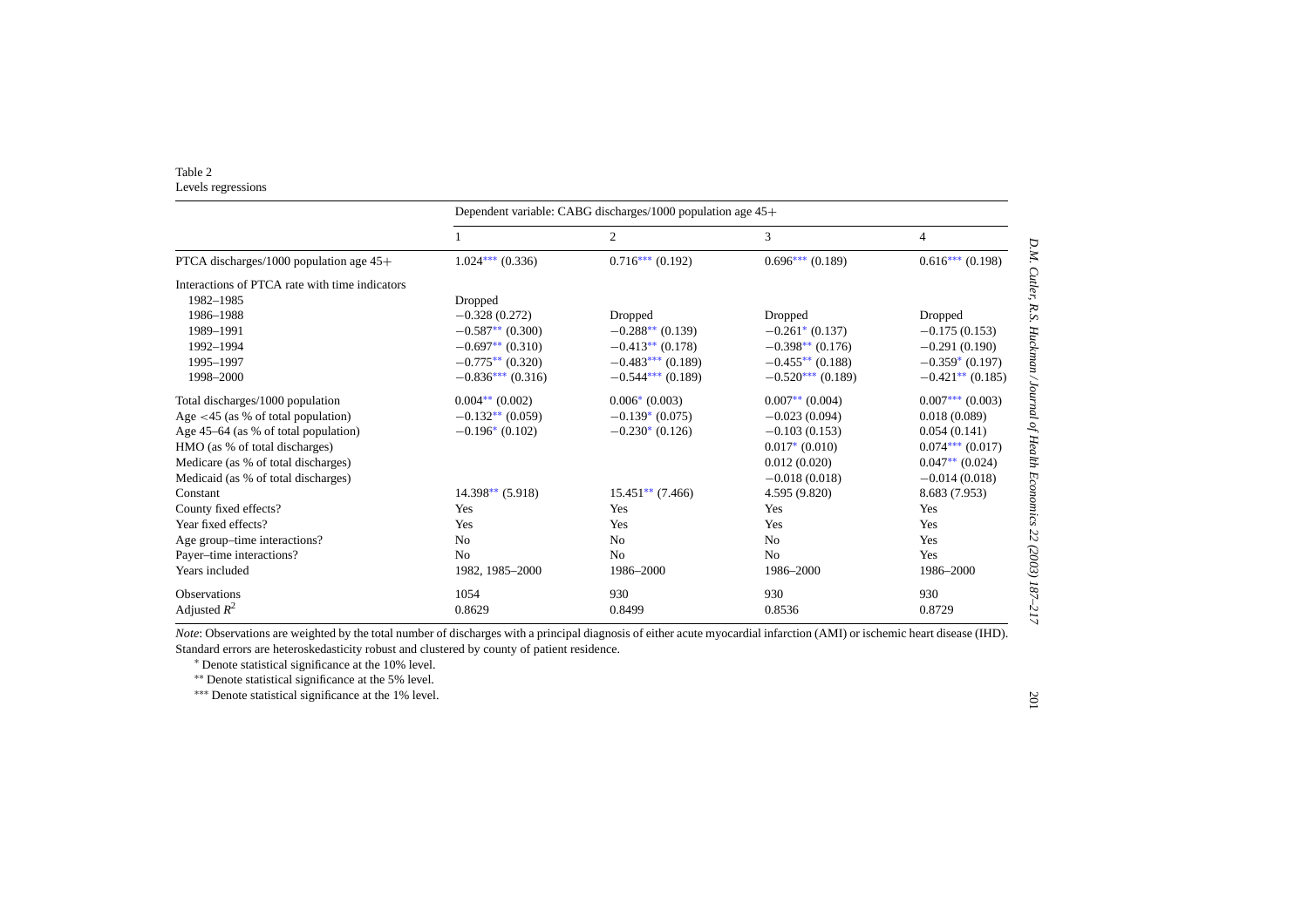the 1986–1988 period and the decline in the interaction terms from 1986–1988 to 1998–2000 is 0.54, only slightly larger than the decline of 0.51 over the same period in Column 1. Column 3 reveals that the addition of payer mix variables does not substantially affect the coefficients on the interaction terms. Finally, Column 4 incorporates interactions of the payer mix and age variables with each of the 3-year time periods to allow payment systems and age distributions to have time-varying effects on CABG utilization. These controls slightly decrease the absolute magnitude of the interaction terms over time. For example, the change by 1998–2000 is −0.42 versus −0.52 figure in Column 3. In addition, the coefficients for the 1989–1991 and 1992–1994 periods are no longer significant at conventional levels. Nevertheless, the pattern of changes remains monotonic and the changes from 1995 onward are significant at conventional levels. As the most conservative estimates of the change in substitution coefficient over time, our results from Column 4 suggest that, if one assumes that substitution away from CABG accounts for none of the increased PTCA volume in the 1986–1988 period,<sup>12</sup> such substitution accounts for roughly 40% of the increase in PTCA volume by 1998–2000.

The results from the changes specification [\(Table 3\)](#page-16-0) mirror those from the levels model. This regression includes observations for all county-periods ending between 1986 and 2000. The excluded interaction term for this regression is that for 1989–1991, the period during which the value of the coefficient is at its peak. Column 1 presents the estimates for a specification without payer variables, Column 2 includes payer variables, and Column 3 adds payer–time and age–time interactions. The magnitudes and significance of the key interaction terms are stable across the three specifications. As in the levels model, the PTCA rate-time coefficients show a substantial decline during the 1990s, with those changes being significant at the 5% level for both the 1995–1997 and 1998–2000 periods. Our most conservative estimate of the change from 1989–1991 to 1998–2000 is the −0.32 figure in Column 3. Over the same period, the levels model ([Table 2,](#page-14-0) Column 4) suggests a  $-0.25$ change. These similar figures indicate a dramatic change in the relationship between the utilization rates for CABG and PTCA during the 1990s.

#### *5.2. Changes in cost*

To put the effects of this increased substitution in perspective, we consider the change over time in the net cost of an incremental PTCA. *Net cost* refers to the cost associated with an additional PTCA less any savings due to the fact that some additional PT-CAs represent "foregone" CABG procedures. The change in the coefficient on the PTCA rate indicates the changing mix of treatment substitution and treatment expansion over time.

The SPARCS data do not provide information about costs over time. We thus use the results of [Hlatky et al. \(1997\), w](#page-29-0)ho find the average 5-year cost for a CABG case to be nearly US\$ 2700 greater than that for PTCA for patients with multi-vessel CAD (US\$ 58,889 for

<sup>&</sup>lt;sup>12</sup> Assuming that the true value of the substitution coefficient in the 1982–1985 period is zero is reasonable given the fact that PTCA was initially used on patients with very mild CAD [\(Hillis and Rutherford, 1994\). I](#page-29-0)t is, therefore, quite plausible that the patients receiving PTCA at this point would not have received CABG in the absence of PTCA.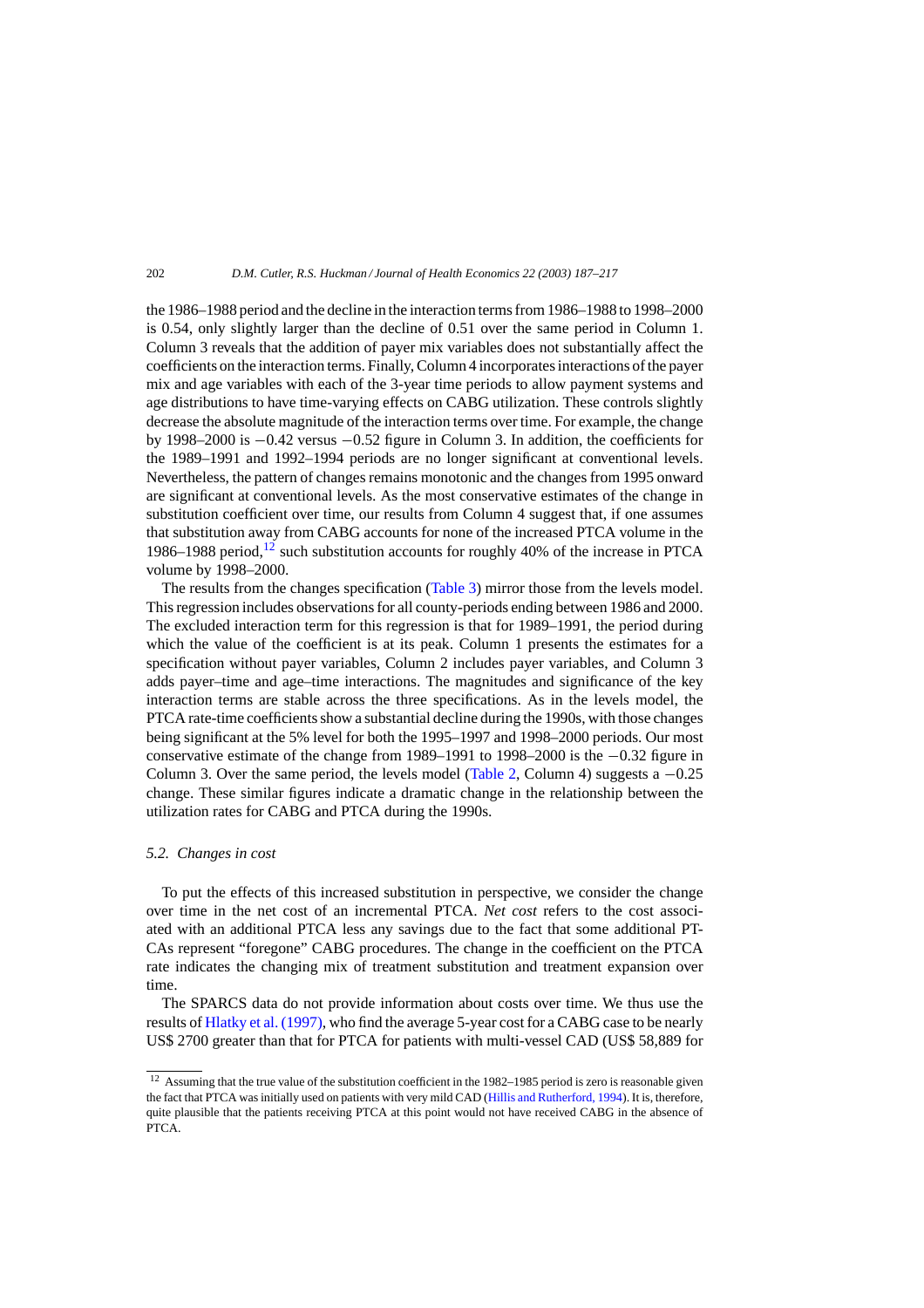#### <span id="page-16-0"></span>Table 3Changes regressions

|                                                            | Dependent variable: 1-year change in CABG discharges/1000 population age $45+$ |                    |                    |  |
|------------------------------------------------------------|--------------------------------------------------------------------------------|--------------------|--------------------|--|
|                                                            |                                                                                | $\overline{c}$     | 3                  |  |
| 1-year change in PTCA discharges/1000 population age $45+$ | $0.393***(0.148)$                                                              | $0.388***(0.152)$  | $0.365***(0.147)$  |  |
| Interactions of change in PTCA rate with time indicators   |                                                                                |                    |                    |  |
| 1986-1988                                                  | $-0.304*(0.185)$                                                               | $-0.286(0.185)$    | $-0.241(0.179)$    |  |
| 1989-1991                                                  | Dropped                                                                        | Dropped            | Dropped            |  |
| 1992-1994                                                  | $-0.228(0.181)$                                                                | $-0.233(0.185)$    | $-0.223(0.179)$    |  |
| 1995-1997                                                  | $-0.405**$ (0.170)                                                             | $-0.397**$ (0.173) | $-0.387**$ (0.171) |  |
| 1998-2000                                                  | $-0.366**$ (0.156)                                                             | $-0.367**$ (0.159) | $-0.322**$ (0.158) |  |
| 1-year change in total discharges/1000 population          | $0.005*$ (0.003)                                                               | $0.005*$ (0.003)   | $0.005**$ (0.003)  |  |
| Age $\lt 45$ (as % of total population)                    | $0.068***(0.021)$                                                              | $0.090***$ (0.031) | $0.105***(0.041)$  |  |
| Age 45–64 (as % of total population)                       | 0.021(0.023)                                                                   | 0.038(0.034)       | 0.027(0.070)       |  |
| HMO (as % of total discharges)                             |                                                                                | $-0.002(0.004)$    | 0.006(0.006)       |  |
| Medicare (as % of total discharges)                        |                                                                                | 0.001(0.008)       | $0.029**$ (0.015)  |  |
| Medicaid (as % of total discharges)                        |                                                                                | $-0.012(0.008)$    | $0.024***(0.010)$  |  |
| Constant                                                   | $-5.060***(1.687)$                                                             | $-6.659**$ (2.767) | $-6.496*(3.665)$   |  |
| County fixed effects?                                      | Yes                                                                            | Yes                | Yes                |  |
| Year fixed effects?                                        | Yes                                                                            | <b>Yes</b>         | Yes                |  |
| Age group-time interactions?                               | N <sub>0</sub>                                                                 | N <sub>0</sub>     | Yes                |  |
| Payer-time interactions?                                   | N <sub>0</sub>                                                                 | N <sub>0</sub>     | Yes                |  |
| Period-ending years included                               | 1986-2000                                                                      | 1986-2000          | 1986-2000          |  |
| <b>Observations</b>                                        | 930                                                                            | 930                | 930                |  |
| Adjusted $R^2$                                             | 0.2111                                                                         | 0.2116             | 0.2256             |  |

*Note*: Observations are weighted by the total number of discharges with <sup>a</sup> principal diagnosis of either acute myocardial infarction (AMI) or ischemic heart disease (IHD). Standard errors are heteroskedasticity robust and clustered by county of patient residence.

∗ Denote statistical significance at the 10% level.

∗∗ Denote statistical significance at the 5% level.

∗∗∗ Denote statistical significance at the 1% level.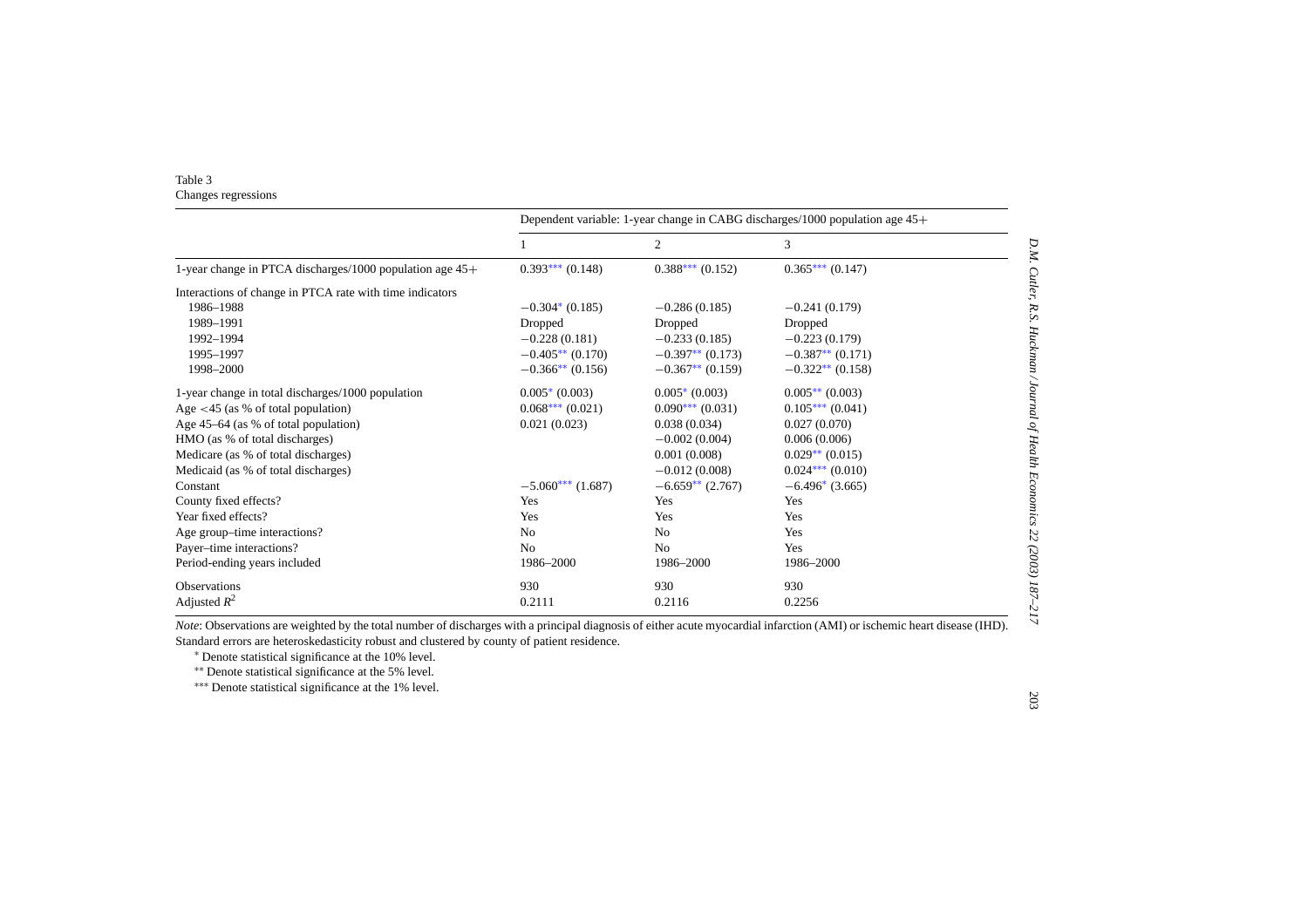CABG versus US\$ 56,225 for PTCA,  $P < 0.05$ .<sup>13</sup> They decompose this difference into separate effects for patients with three- and two-vessel disease. Among three-vessel patients, they find no significant difference in the 5-year cost of CABG and PTCA. For patients with two-vessel disease, however, the 5-year cost of PTCA is roughly US\$ 5500 less than that for PTCA (US\$ 58,498 for CABG versus US\$ 52,930 for PTCA,  $P < 0.05$ ).<sup>14</sup> Finally, they note that, across both two- and three-vessel patients, the average cost of the initial discharge is roughly US\$ 11,000 lower for PTCA than for CABG.<sup>15</sup> This gap narrows, though does not entirely close, during the 5 years following the initial procedure, likely due to the potential for restenosis after PTCA.

[Table 4](#page-18-0) combines the cost data of [Hlatky et al. \(1997\)](#page-29-0) with our findings regarding the degree of substitution between the procedures in New York between 1989 and 2000. We choose this timeframe for our analysis because the 1989–1991 period is the point at which the estimated value of  $\beta$  is at its peak in the changes model. The first column of the table compares the costs associated with 100 incremental PTCAs in 1989–1991 to that during the 1998–2000 period using the estimates from the levels model. The decline in  $\beta$  over this period, 0.25, implies that 25% of these incremental PTCAs represent treatment substitution (i.e. cases that would have been treated with CABG in 1989–1991), while the remainder results from treatment expansion. The 5-year net cost for a PTCA represents the average cost for a PTCA patient less our estimate of the 5-year cost for a patient who receives either medical treatment or catheterization without subsequent revascularization.<sup>16</sup> We find this cost to be approximately US\$ 20,800 per case. The negative net cost of roughly US\$ 2700 attached to each of the substituted procedures reflects the fact that performing PTCA on these patients allows them to avoid a (more expensive) CABG procedure. These results show that while the growth of PTCA has resulted in higher total costs, the magnitude of this increase has been offset over time by the substitution of PTCA for CABG. As a result of this substitution, the increase in total costs associated with incremental PTCA volume fell 11% (in the levels regression) to 16% (in the changes regression) between the 1989–1991 and 1998–2000 periods.

The results of [Hlatky et al. \(1997\)](#page-29-0) are based on data from the Bypass Angioplasty Revascularization Investigation (BARI), a trial of the two revascularization methods that considered patients with multivessel CAD who underwent either of these procedures between 1988 and 1991 at 18 sites in the United States and Canada ([Bypass Angioplasty](#page-29-0) [Revascularization Investigation \[BARI\] Investigators, 1996\).](#page-29-0) The time period during which these procedures were performed preceded the use of stents and other technological improvements that appear to have increased the initial (i.e. index-admission) costs of PTCA.

<sup>&</sup>lt;sup>13</sup> [Hlatky et al. \(1997\)](#page-29-0) estimate costs by applying department-specific cost-to-charge ratios from Medicare Cost Reports to charge data. Their results include physician and outpatient costs as well. Due to the absence of department-specific charges or physician charges in the SPARCS data, we are not able to replicate their methodology using the New York data.

<sup>&</sup>lt;sup>14</sup> We note that 71% of the two- and three-vessel patients receiving PTCA between 1993 and 1995 in New York the only population for which we can observe CAD severity—had only two-vessel disease. Given the increased use of stents during this period, we would expect this percentage to have been even larger in the pre-1993 period. In checking the results in our sample, we, therefore, emphasize comparison to the findings of [Hlatky et al. \(1997\)](#page-29-0) with respect to two- rather than three-vessel cases.

<sup>&</sup>lt;sup>15</sup> This figure is similar to the gap between CABG and PTCA costs found in the New York data ([Fig. 3\).](#page-12-0)

<sup>&</sup>lt;sup>16</sup> See note in [Table 4](#page-18-0) for a more detailed description of this calculation.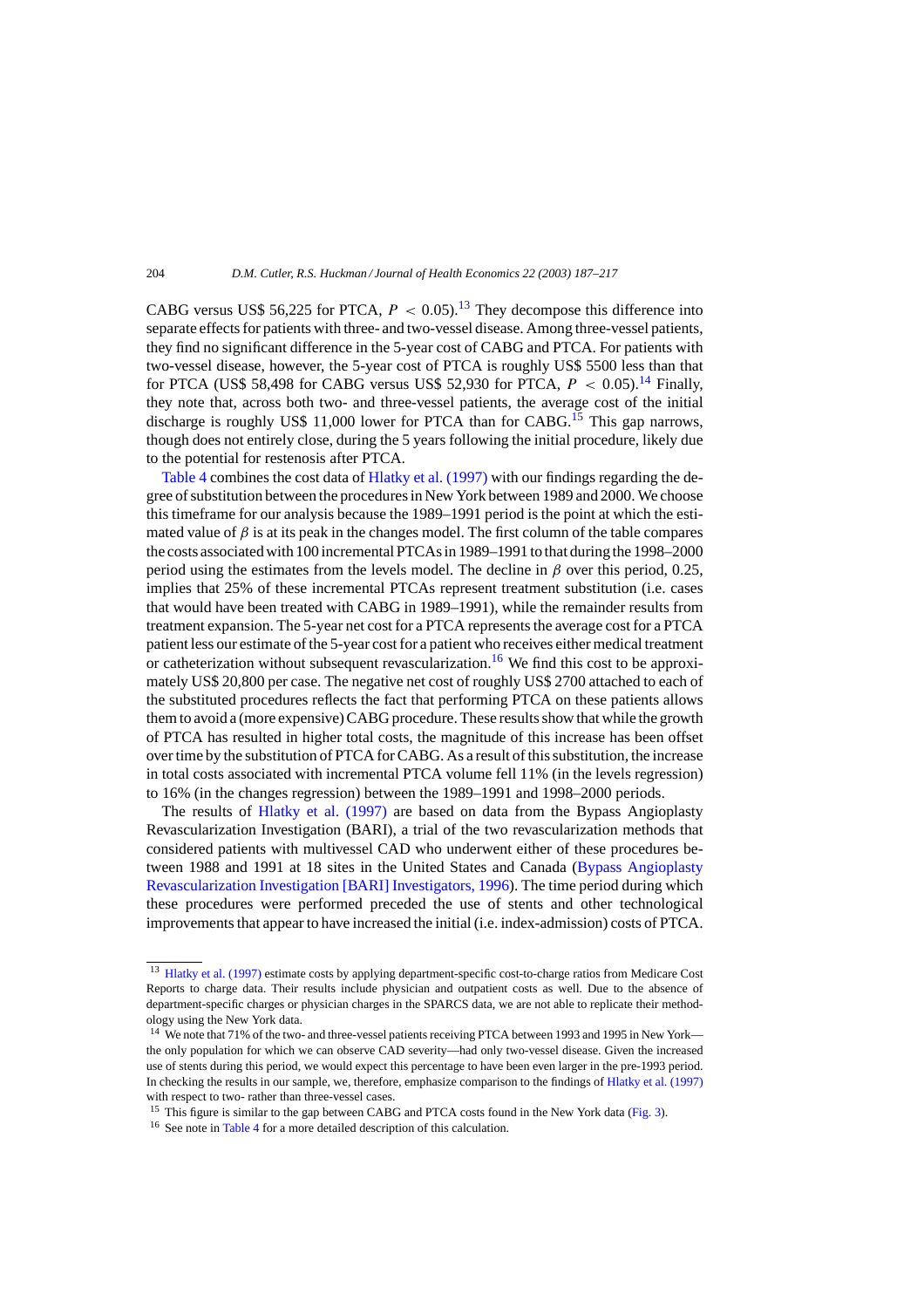#### <span id="page-18-0"></span>Table 4

| Impact of substitution on the net cost of 100 incremental PTCA procedures |  |
|---------------------------------------------------------------------------|--|
|---------------------------------------------------------------------------|--|

|                                                   | Levels $(1)$ | Changes $(2)$ |
|---------------------------------------------------|--------------|---------------|
| Number of additional PTCAs                        | 100          | 100           |
| Treatment expansion                               |              |               |
| Number of PTCA procedures <sup>a</sup>            | 75           | 68            |
| 5-year net cost/PTCA—expansion (US\$)             | 7872         | 7872          |
| Subtotal cost for treatment expansion (US\$)      | 593511       | 535262        |
| Treatment substitution                            |              |               |
| Number of PTCA procedures <sup>a</sup>            | 25           | 32            |
| 5-year net cost/PTCA—substitution (US\$)          | $-2664$      | $-2664$       |
| Subtotal cost for treatment substitution (US\$)   | $-65534$     | $-85248$      |
| Total additional cost (US\$)                      | 527977       | 450014        |
| Savings from substitution as % of expansion costs | 11           | 16            |

*Note*: The "5-year net cost/PTCA—expansion" figure is an estimate of the average additional cost incurred by a patient receiving PTCA relative to one who receives only diagnostic catheterization. It is calculated by adjusting the 5-year average cost (inpatient and outpatient) for a PTCA patient with multivessel CAD (US\$ 56,225 in US\$ 1995) from [Hlatky et al. \(1997\). T](#page-29-0)he 5-year net cost, PTCA\_NETC $_{5y}$ , is calculated as follows:

$$
PTCA\_NETC_{5y} = PTCA\_COST_{H,5y} \times \left(1 - \frac{CATH_{MCR,5y}}{PTCA_{MCR,5y}}\right)
$$

where PTCA\_COST<sub>H.5y</sub> is the PTCA cost from [Hlatky et al. \(1997\)](#page-29-0) and the "MCR, 5y"subscripts denote 5-year, inpatient claims for a 5% sample of AMI patients (initially admitted in 1994) covered by Medicare. Specifically,  $CATH_{MCR,5y}$  represents the average claim for patients receiving only catheterization (without revascularization) within 90 days of their initial AMI admission;  $PTCA_{MCR, 5y}$  is the average claim for patients receiving either PTCA only or PTCA and CABG within 90 days of their initial admission. The "5-year net cost/PTCA—substitution" is simply the 5-year average cost for a CABG patient with multivessel CAD (US\$ 58,889) from [Hlatky et al. \(1997\)](#page-29-0) less the 5-year average cost for a multi-vessel PTCA patient.

<sup>a</sup> Based on the change in substitution coefficient from [Table 2](#page-14-0) between 1989–1991 and 1998–2000 periods.

Nevertheless, the decreased rate of restenosis associated with stenting suggests that much, if not all, of this initial cost increase dissipates as one moves further away from the initial admission.<sup>17</sup> To the extent that stenting reduces the long-term costs of PTCA, it may increase the 5-year cost advantage of PTCA relative to CABG identified by [Hlatky et al. \(1997\).](#page-29-0)

#### *5.3. Changes in outcomes*

Prior to estimating PTCA's implications for productivity, we must determine its effect on outcomes. Given the different clinical profiles of patients who receive PTCA over CABG

<sup>&</sup>lt;sup>17</sup> [Cohen et al. \(2001\)](#page-29-0) randomized AMI patients to receive either simple PTCA or PTCA with a stent. They found that patients receiving stents had higher costs associated with their index hospital admission (US\$ 16,959 versus US\$ 15,004 for PTCA only,  $P < 0.001$ ). Using total cost over one year following the index admission, however, this 13% gap decreased to 5% (US\$ 20,571 for stents versus US\$ 19,595 for PTCA only,  $P = 0.02$ ). Concurrent with the closing of this gap, stent patients also had a lower rate of repeat revascularization within one year of the index procedure (13.1% versus 22.5% for PTCA only,  $P < 0.001$ ). To our knowledge, no studies have tracked the costs of stenting relative to simple PTCA beyond one year after the index admission.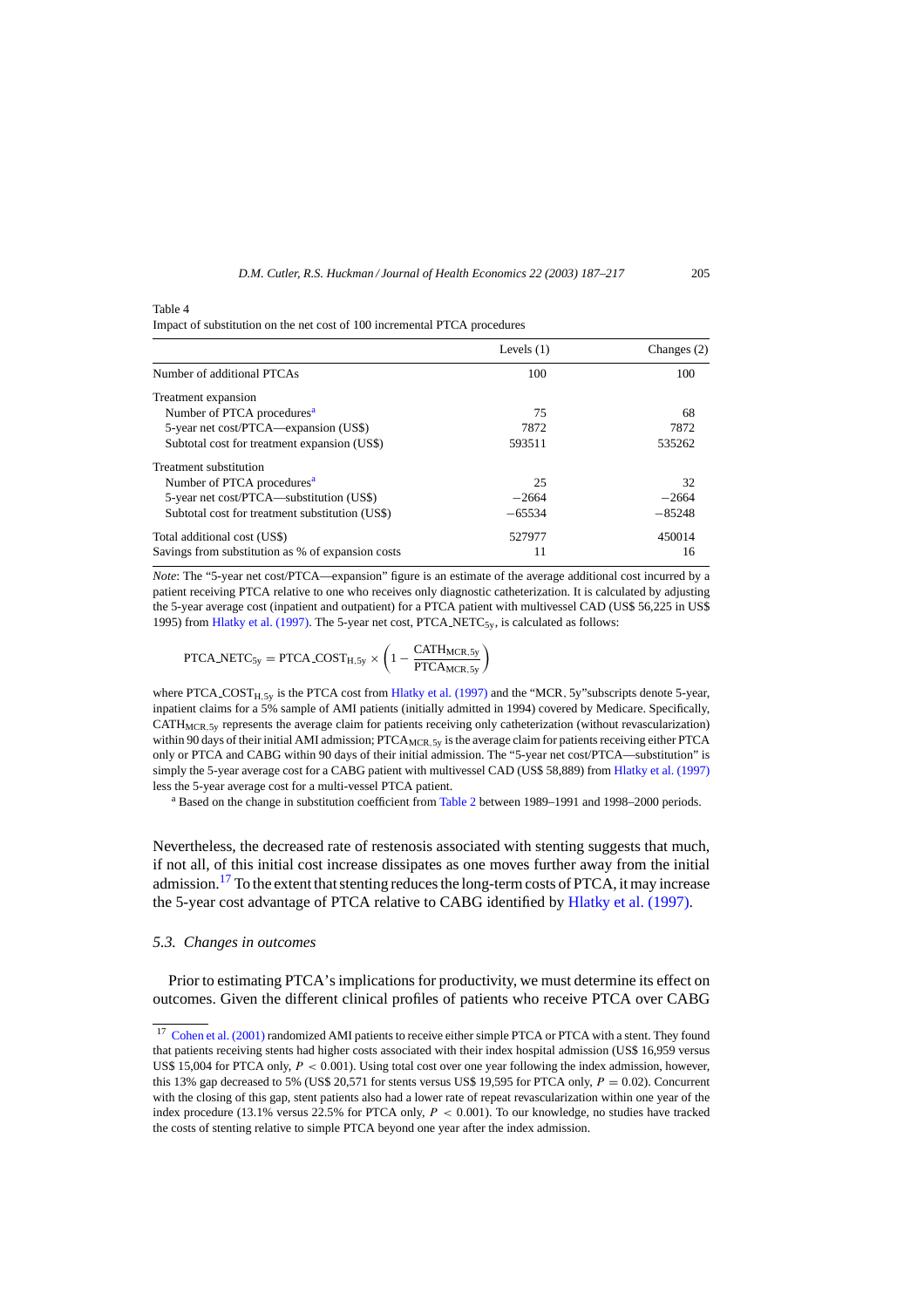(i.e. substitution) and those who receive it instead of medical treatment (i.e. expansion), we consider separately the impact of PTCA on outcomes for each of these groups.

#### *5.3.1. Treatment substitution*

As noted above, risk-adjusted mortality likely is an imperfect dimension along which to compare outcomes for CABG and PTCA patients. Nonetheless, mortality is the most common measure used in the clinical literature for this purpose. In [Appendix A, w](#page-25-0)e provide estimates of the impact of using PTCA rather than CABG on patient mortality during the 1993–1995 period in New York. These results are of limited applicability to our analysis, as they cover only a 3-year period during which PTCA was a relatively mature technology and do not allow us to estimate the impact of PTCA in the years immediately following its introduction into mainstream use. Nevertheless, 1993–1995 represents a period during which the substitution of PTCA for CABG appears to have increased, likely due to greater use of coronary stents.

While we consider these logistic regressions in greater detail in [Appendix A, w](#page-25-0)e briefly highlight the key findings. The negative and significant coefficient on the PTCA indicator suggests that—after controlling for numerous clinical determinants of mortality—patients receiving PTCA are less likely to die in the hospital than those receiving CABG. Further, the interaction of the PTCA variable with the calendar-year dummies reveals that this coefficient becomes more negative over the 3-year period in the sample. From 1993 to 1995, this decrease is significant, suggesting that the outcomes for PTCA are improving relative to those for CABG during this period.

Given the limitations of our data, we draw upon the results of randomized trials of PTCA and CABG conducted in the late 1980s and early 1990s to estimate the impact of PTCA's diffusion on outcomes. Most of these studies find no significant differences in long-term (i.e. two or more years after index admission) mortality for patients receiving CABG versus PTCA. For example, the Bypass Angioplasty Revascularization Investigation (BARI) trial found that, for non-diabetic patients with multivessel disease, there was no significant difference in the 5-year mortality for patients randomized to either CABG or PTCA [\(Chaitman](#page-29-0) [et al., 1997\).](#page-29-0) For multivessel patients with diabetes, those receiving CABG had significantly lower 5-year mortality than those receiving PTCA. The coronary angioplasty versus bypass revascularization investigation (CABRI) trial found no significant differences in 2-year mortality for multivessel patients randomized to each form of revascularization [\(CABRI](#page-29-0) [Trial Participants, 1995\).](#page-29-0) Finally, the medicine, angioplasty, or surgery study (MASS) found no significant differences in 5-year mortality for CABG and PTCA in patients with severe single vessel disease in the left anterior descending (LAD) artery [\(Hueb et al., 1999\).](#page-30-0) These studies, however, are based on patients treated prior to the introduction of stents into mainstream use—an event that likely improved the long-term outcomes of PTCA relative to CABG. Despite this fact, we maintain the assumption that PTCA and CABG yield similar long-term outcomes to ensure that our calculations are not biased toward finding that PTCA increases productivity.

#### *5.3.2. Treatment expansion*

PTCA's benefit over medical therapy does not appear as a significant decrease in mortality, but rather as an improvement in the quality of life. In particular, patients receiving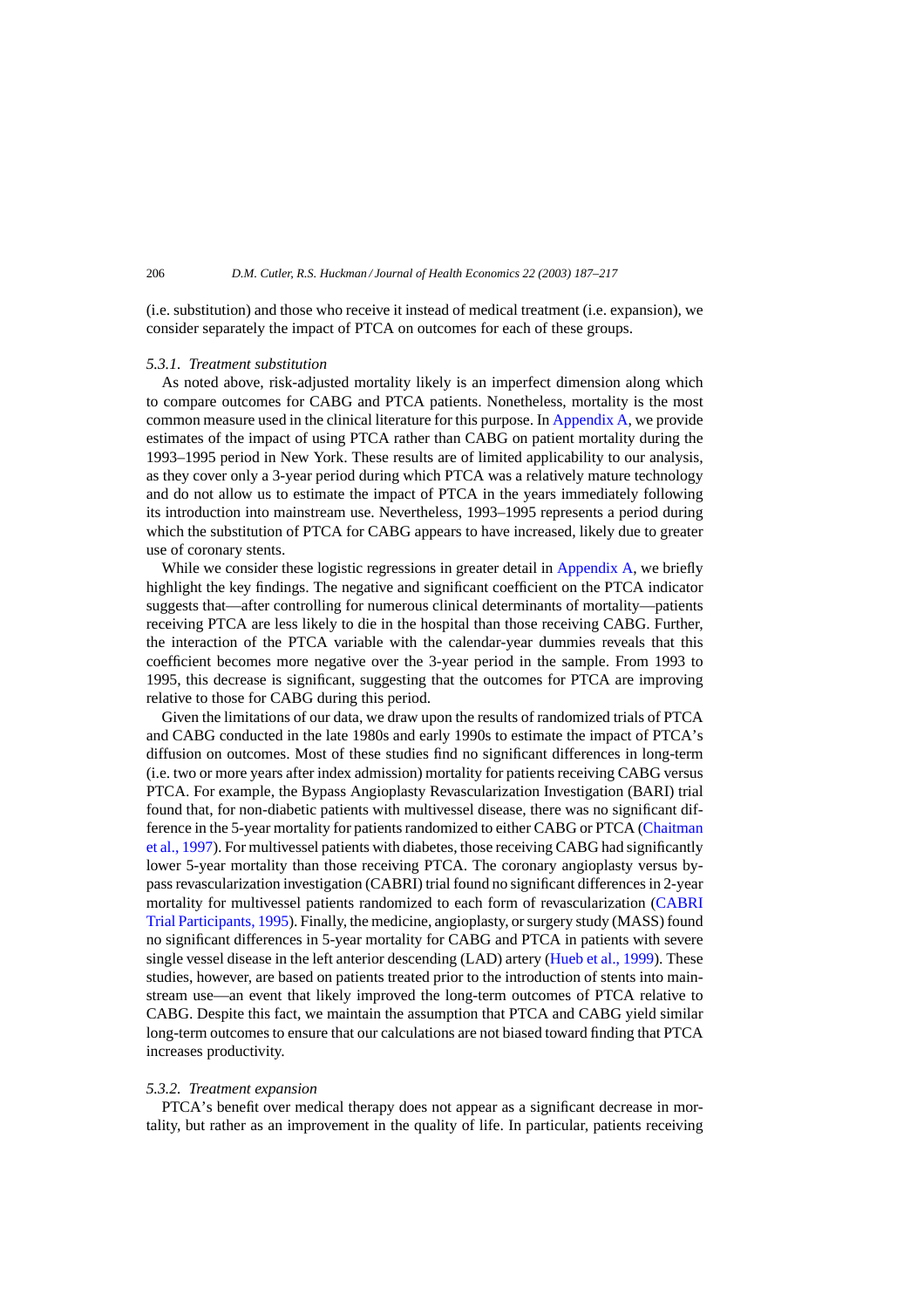<span id="page-20-0"></span>PTCA were more likely to be relieved of the symptoms of angina—chest pain due to restricted blood flow—than those receiving medical therapy. [Parisi et al. \(1992\)](#page-30-0) find that 64% of patients randomized to PTCA were free of angina after 6 months compared to only 46% of those treated medically. This difference of 18 percentage points is significant at the 1% level.

Expressing this benefit in financial terms requires us to make two assumptions. First, we must determine the utility value, in terms of quality-adjusted life years (QALYs), of living with angina. Most clinical studies of this issue suggest a QALY value of roughly 0.8 for moderate angina ([Tengs and Wallace, 2000\).](#page-30-0) That is, the average patient with angina would be willing to trade 1 year of life with angina for 0.8 years in perfect health. Under this assumption, relieving angina would be valued at  $0.2 (= 1-0.8)$  QALYs per patient-year.

Our second assumption involves assigning a dollar value to a QALY. This amount varies across studies. [Viscusi's \(1993\)](#page-30-0) survey of the literature suggests that reasonable estimates for the value of life fall in the range of US\$ 3 million to US\$ 7 million. Assuming life expectancy of 40 years for the population involved, this range translates into an average value per life-year of US\$ 100,000–150,000 ([Cutler and Richardson, 1997; Murphy and](#page-29-0) [Topel, 2002\).](#page-29-0) In the interest of keeping our estimates conservative, we also assume a value of US\$ 100,000 per QALY. Based on the two assumptions above, we determine the average value of being relieved from angina for 1 year to be US\$ 20,000 per patient  $(0.2 QALY \times US$$ 100,000/QALY).

#### *5.4. Productivity implications*

Table 5 combines the effects of both treatment expansion and substitution to estimate the overall impact of PTCA on medical productivity in the year 2000 relative to 1989–1991.

Table 5

Implications of PTCA for medical productivity (2000 relative to 1989–1991 in US\$ 1995)

|                                                               | Levels $(1)$ | Changes $(2)$ |
|---------------------------------------------------------------|--------------|---------------|
| Number of additional PTCAs                                    | 100          | 100           |
| Treatment expansion                                           | 75           | 68            |
| Treatment substitution                                        | 25           | 32            |
| Benefit of treatment expansion                                |              |               |
| Number of patients relieved of angina <sup>a</sup>            | 13.6         | 12.2          |
| Benefit per patient-year of angina relief (US\$) <sup>b</sup> | 20000        | 20000         |
| Estimated survival for PTCA patient (in years)                | 10           | 10            |
| Total benefit of angina relief (US\$)                         | 2714400      | 2448000       |
| Benefit of treatment substitution                             |              |               |
| Total benefit of 100 PTCAs (US\$)                             | 2714400      | 2448000       |
| Total additional cost of 100 PTCAs (from Table 4) (US\$)      | 527977       | 450014        |
| Net benefit of 100 PTCAs (US\$)                               | 2186423      | 1997986       |
| Net benefit Per PTCA (US\$)                                   | 21864        | 19980         |

<sup>a</sup> Assumes that 18% of treatment expansion patients will be relieved of angina as a result of PTCA [\(Parisi](#page-30-0) [et al., 1992\).](#page-30-0)

<sup>b</sup> Based on improvement of 0.2 QALY per patient-year of angina relief and value of US\$ 100,000 per QALY.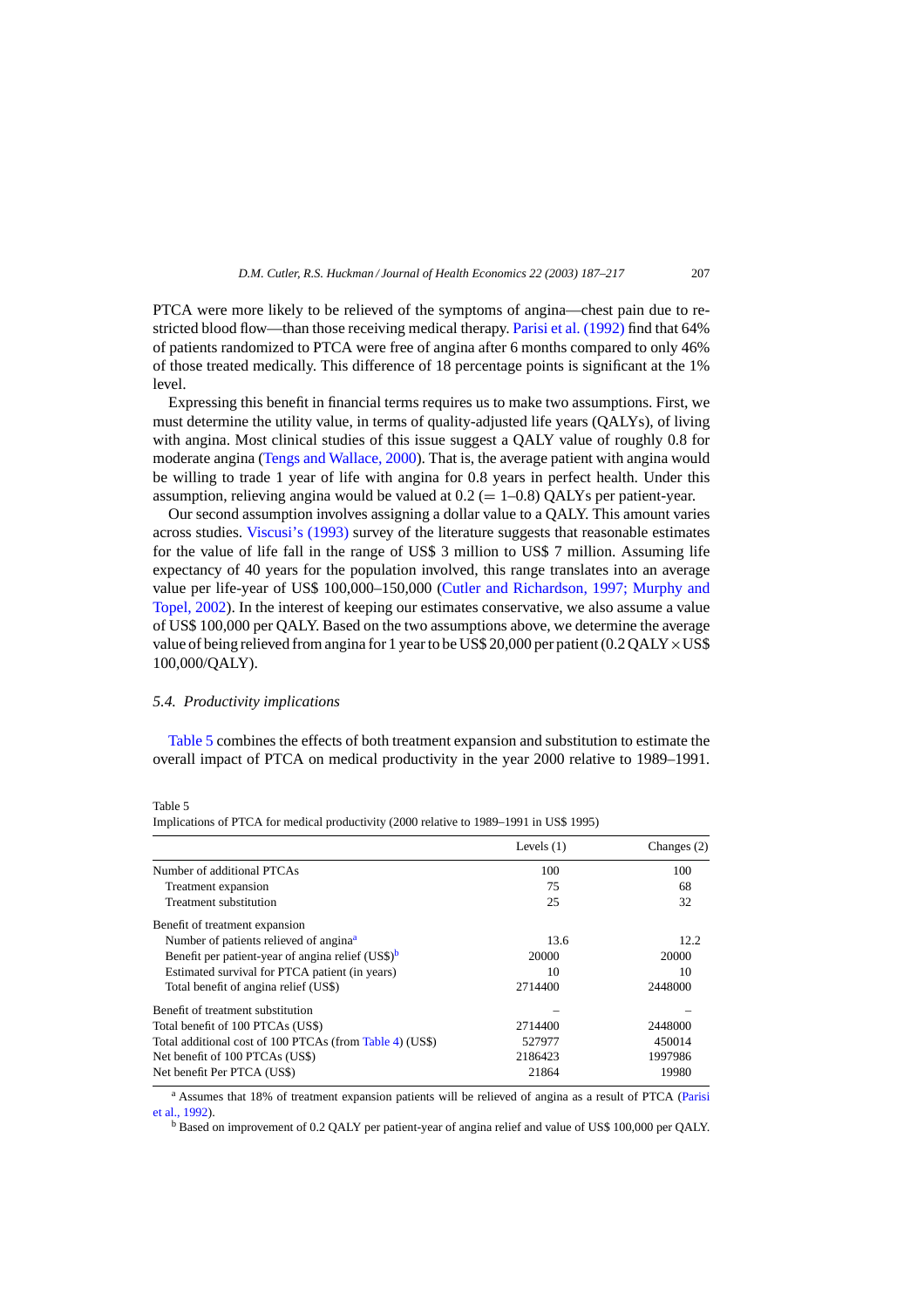Consistent with the approach in [Table 4, w](#page-18-0)e consider the impact of 100 additional PTCAs in the 1998–2000 period relative to the 1989–1991 period. Columns 1 and 2 provide the results using the substitution percentages from the levels and changes regressions, respectively. As noted above, we credit PTCA only with the benefits of reduced angina for treatment expansion patients (i.e. any benefit in terms of outcomes for treatment substitution patients is not factored into this analysis). Nevertheless, we do include *all* of the additional costs associated with the use of PTCA.

The first row in the "benefit of treatment expansion" section shows the number of patients who are relieved of angina due to the use of PTCA instead of medical therapy. In accordance with the findings of [Parisi et al. \(1992\)](#page-30-0) concerning angina relief, this figure represents 18% of the treatment expansion patients. Assuming an average survival of 10 years following PTCA, <sup>18</sup> an annual benefit of US\$ 20,000 per patient relieved of angina, and no incremental gain due to treatment substitution, we calculate the total benefit of 100 PTCAs to be between US\$ 2.4 million and US\$ 2.7 million. From this figure, we subtract the total cost of these additional PTCAs, as reported in [Table 4. T](#page-18-0)he resulting net benefit is between US\$ 19,000 and 22,000 per additional PTCA.

The above result is sensitive to our assumptions concerning the average survival of a PTCA patient. PTCA, however, would still have a positive net benefit even if we were to lower the average survival from 10 to 2 years while holding the benefit per patient-year of angina relief at US\$ 20,000. Similarly, if we were to hold the average survival constant at 10 years, we could lower the benefit per patient-year to roughly US\$ 3900 (roughly 0.04 QALY) and still maintain a positive net benefit of PTCA.

We consider the robustness of the productivity results using methods other than QALY analysis for valuing the benefits of angina relief. One such approach is to calculate the direct medical and non-medical costs associated with angina. Using data on over 400 angina patients from Sweden,[Andersson and Kartman \(1995\)](#page-29-0) find the average annual direct medical cost for angina patients to be 40,052 Swedish kronor (approximately US\$ 5600 in 1995) and the non-medical cost (e.g. value of time spent seeking treatment, value of production lost due to reduction in work hours) to be of similar magnitude at 38,225 kronor (approximately US\$ 5300). The average annual benefit of angina relief is thus US\$ 10,900. This amount, however, includes roughly US\$ 700 on average for CABG or PTCA, which should be subtracted from the annual benefit of angina relief for treatment expansion patients who, by definition, would not otherwise receive these therapies. After this adjustment, the average annual benefit of angina relief is roughly US\$ 10,200, a figure that is substantially higher than the US\$ 3900 minimum benefit required for PTCA to improve productivity in our base calculation. Further, this US\$ 10,200 amount excludes benefits associated with any improvements in quality of life that are not captured by reductions in medical or non-medical costs.

[Table 5](#page-20-0) presents the net benefit associated with PTCA at a point in time (i.e. the year 2000) when the technology was relatively mature. It is likely, however, that the benefits of

<sup>&</sup>lt;sup>18</sup> We use 10 years as an estimate of the average survival following PTCA. The meta-analysis of [Eagle et al.](#page-29-0) [\(1999\)](#page-29-0) from the United States, Europe, and New Zealand finds a 74% survival rate for CABG after 10 years. Given the similarity in five-year survival for CABG and PTCA, we assume that an estimated average survival of 10 years is reasonable for PTCA.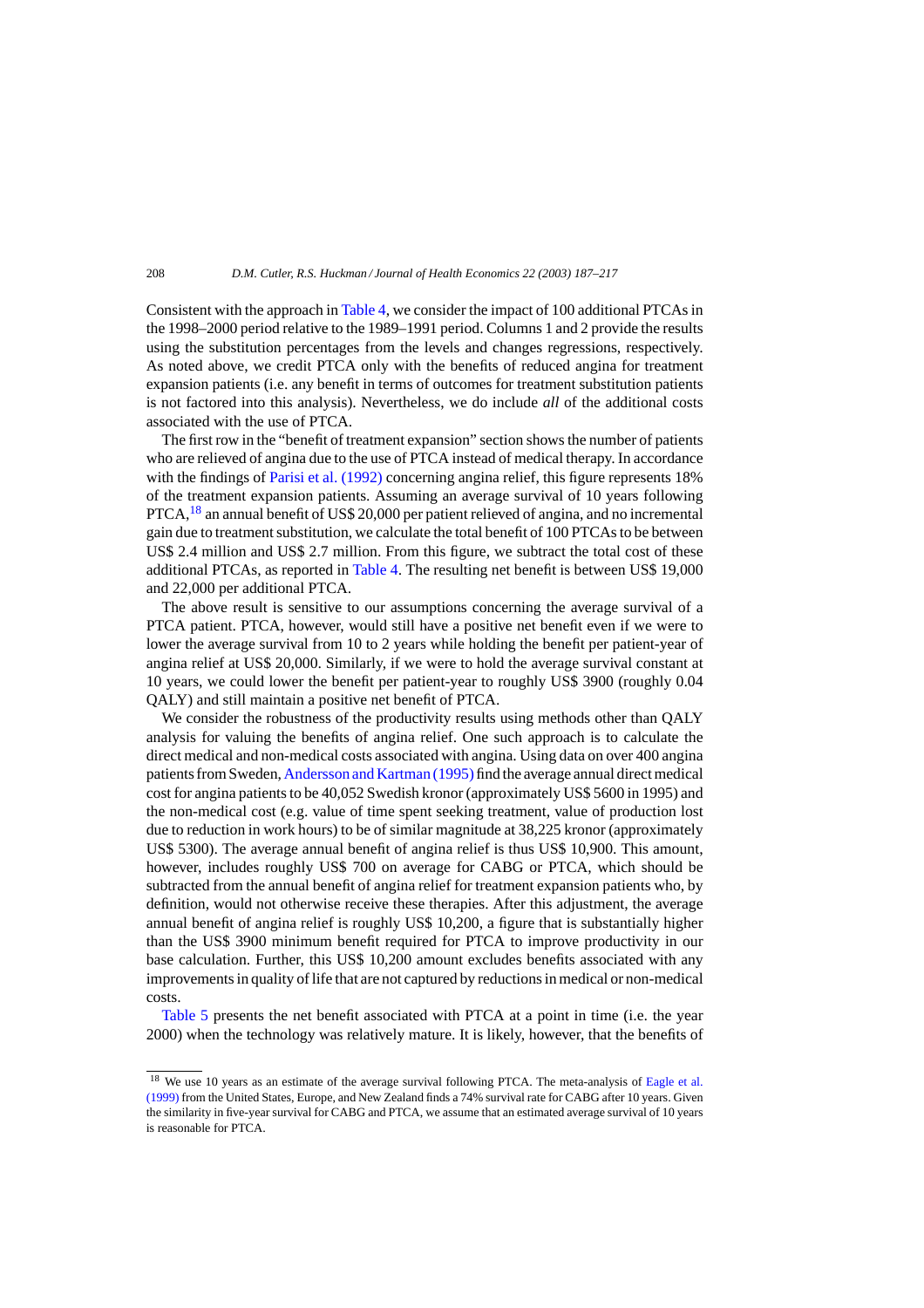<span id="page-22-0"></span>

<sup>209</sup> Fig. 4. Cumulative net benefit/cumulative PTCA, 1982–2000. *Note*: figures <sup>p</sup>lotted above are the "cumulative net benefit/PTCA" numbers from [Appendix](#page-28-0) B.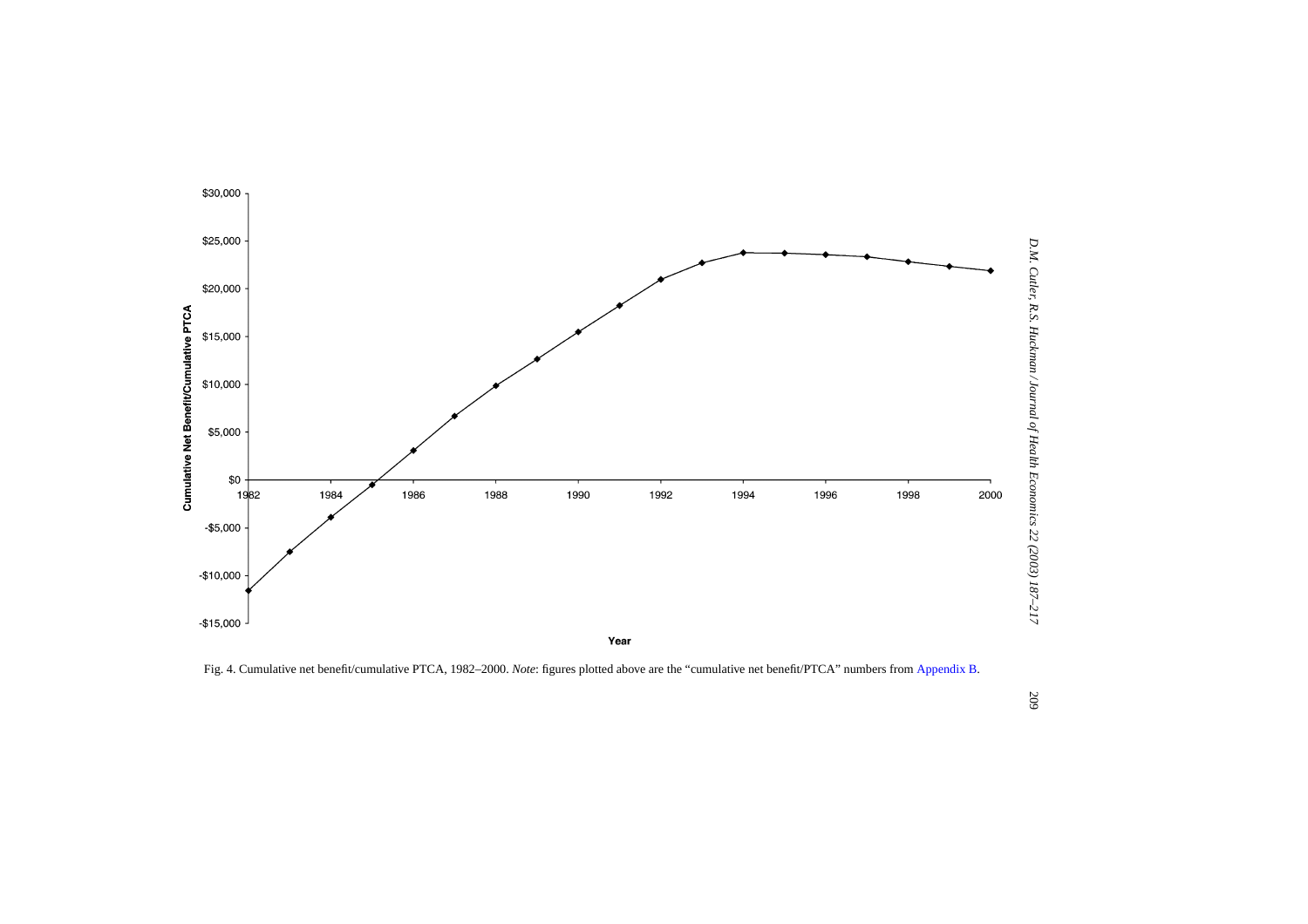PTCA—in terms of both angina relief and substitution for CABG—that were present by 2000 were either non-existent or substantially smaller immediately after its introduction in the early 1980s. We examine the flow of benefits and costs over time in [Fig. 4,](#page-22-0) where we present the cumulative net benefit per PTCA for each year from 1982 to 2000. To calculate this figure for a given year, we divide the real cumulative net benefit since 1982 (i.e. cumulative benefit minus cumulative cost) by the cumulative number of PTCA discharges as of the end of the year. These net benefit figures are based on the costs in 1995 dollars used in [Hlatky et al. \(1997\)](#page-29-0) and are discounted using a 3% real interest rate. [Appendix B](#page-28-0) includes detail on the intermediate steps used to calculate the annual amounts plotted in [Fig. 4.](#page-22-0) These amounts appear in the final column of the table.

We note several additional assumptions used in calculating these figures. First, our net benefit calculations do not include the fixed costs associated with developing PTCA. Nonetheless, the results on the cumulative net benefit of PTCA in New York [\(Appendix B\)](#page-28-0) suggest that by 1992—10 years after PTCA's introduction in New York—the cumulative benefit generated from PTCA *in New York alone* would have been sufficient to justify more than US\$ 1.3 billion of fixed costs associated with the technology's development. If one were to add the cumulative benefits generated in other states—or in other countries—where the use of PTCA was increasing during this time, a significantly higher level of fixed costs could be supported. While it is difficult to estimate the fixed costs for the development of PTCA, it is likely that the time flow of cumulative benefits is sufficient to suggest that the technique improved medical productivity.

Second, we assume that the level of angina relief for treatment expansion patients increases linearly from 0% in 1982 to 18% in 1992—the year in which [Parisi et al. \(1992\)](#page-30-0) published their findings concerning this benefit of PTCA. By keeping the level of angina relief constant at 18% through 2000, we make the conservative assumption that PTCA's outcomes with respect to angina did not improve after 1992. Finally, we use the levels coefficients from Column 4 of [Table 2](#page-14-0) to obtain the 18 and 25% substitution percentages for the 1995–1997 and 1998–2000 periods, respectively. Prior to 1995, we assume no cost savings due to substitution, as the coefficients in these periods are not significantly different from those in 1989–1991.

The total benefit of PTCA expansion in New York is calculated as the value of the 0.2 QALY improvement associated with the incremental relief of angina for treatment expansion patients. The total cost column represents the expenditure on additional PTCAs less any savings due to substitution away from CABG. The cumulative net benefit column suggests that the "payback" point for PTCA occurred at some point in 1986. This value increases steadily to value of roughly US\$ 23,800 in 1994 and then begins to decline slightly once we allow for some degree of substitution in the later 1990s.

As suggested in [Appendix B,](#page-28-0) CABG substitution thus has two counteracting effects on our productivity calculations. Most directly, it decreases total cost, as PTCA is cheaper than CABG. By reducing the percentage of cases that are due to treatment expansion, however, it decreases the proportion of new patients who receive incremental angina relief. The pattern in the per-PTCA cumulative benefit thus reflects the contribution of incremental angina relief relative to substitution-related cost savings in determining the effects of expanded PTCA use on productivity.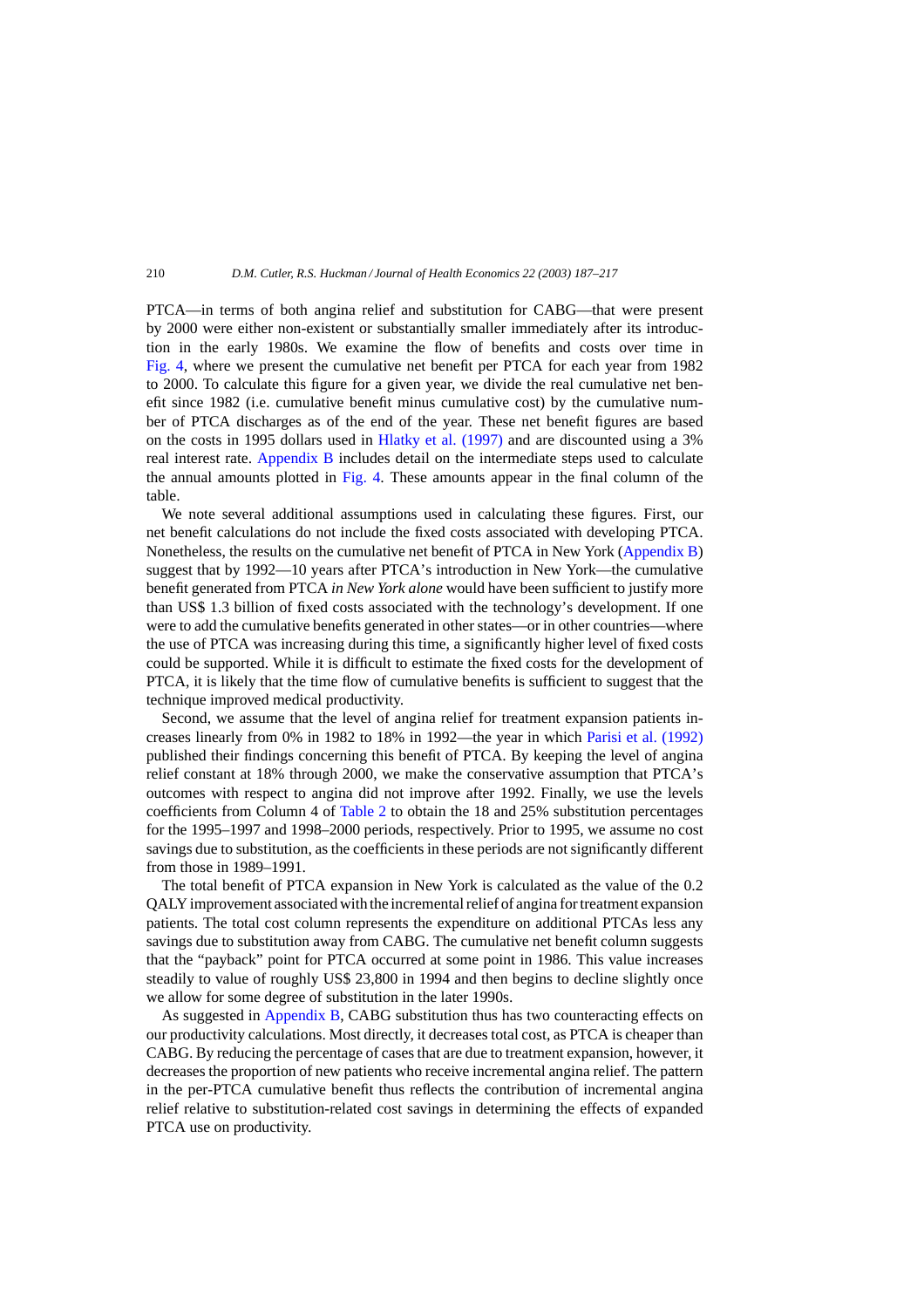<span id="page-24-0"></span>To examine the sensitivity of these results, we repeated this analysis using even more conservative assumptions regarding the phase-in of benefits related to angina relief. Specifically, we assumed that the benefits of angina relief are phased-in only during the 5 rather than 10 years prior to 1992. The slope of the phase-in is thus steeper than in the base case, but the point at which benefit begins to accrue is pushed back 5 years to 1988. Even under these more conservative assumptions, the productivity benefit associated with PTCA's expansion is substantial. The payback year is 1990, and the cumulative benefit per PTCA hits a maximum value of US\$ 19,800 in 1998 before beginning to decline slightly thereafter.

#### **6. Discussion**

Our analysis yields several conclusions. With respect to total costs, we find that an assessment of PTCA's effects based solely on the first decade of its use yields a substantially different result than one—such as ours—that considers the entire life of the technology to date. Specifically, the growth of PTCA in the 1980s occurred predominantly through treatment expansion and was accompanied by little offset in the use of CABG and thus large increases in the overall cost of care. By the mid-1990s, however, PTCA's outcomes improved and it began to serve as a stronger substitute for CABG such that by the end of the decade, between 25 and 35% of new PTCA procedures were substitutes for CABG. Although total costs were higher due to the growth of PTCA, this increase was offset by between 10 and 20% between 1989–1991 and 1998–2000 due to substitution of PTCA for CABG. By the metric of costs, the diffusion of a new technology increases spending—rapidly at first as it treats those who previously went without, and less dramatically over time as it substitutes for more expensive existing treatments.

We also find that the diffusion of PTCA improved medical quality. Among those receiving PTCA who formerly would have been managed medically, the benefits in lower angina seem to be greater than the added expense. Further, we present initial results in [Appendix A](#page-25-0) suggesting that the substitution of PTCA for CABG—at least during the mid-1990s—appears to have improved the quality of outcomes for revascularization patients. This latter result must be qualified by the fact that it is based on data from a period of time, 1993–1995, during which PTCA was a relatively mature technique that was being improved by technological advancement. In addition, this analysis is limited to in-hospital mortality. Nonetheless, even in the absence of any quality improvements for substitution patients, the diffusion of PTCA appears to have increased medical productivity.

We conclude with a note concerning the scope of this analysis. The utilization rates for New York may differ substantially from those for the rest of the United States. For example, [Guadagnoli et al. \(1995\)](#page-29-0) examine Medicare patients in 1990 and find that the rate of CABG within 90 days of admission was 15% in Texas versus 13% in New York. In terms of PTCA, the rate in Texas (15%) was more than double that in New York (7%). Further, New York's adjusted rates of CABG and PTCA for Medicare enrollees during 1995 and 1996 were below both the average and median rates across all 50 states ([Center](#page-29-0)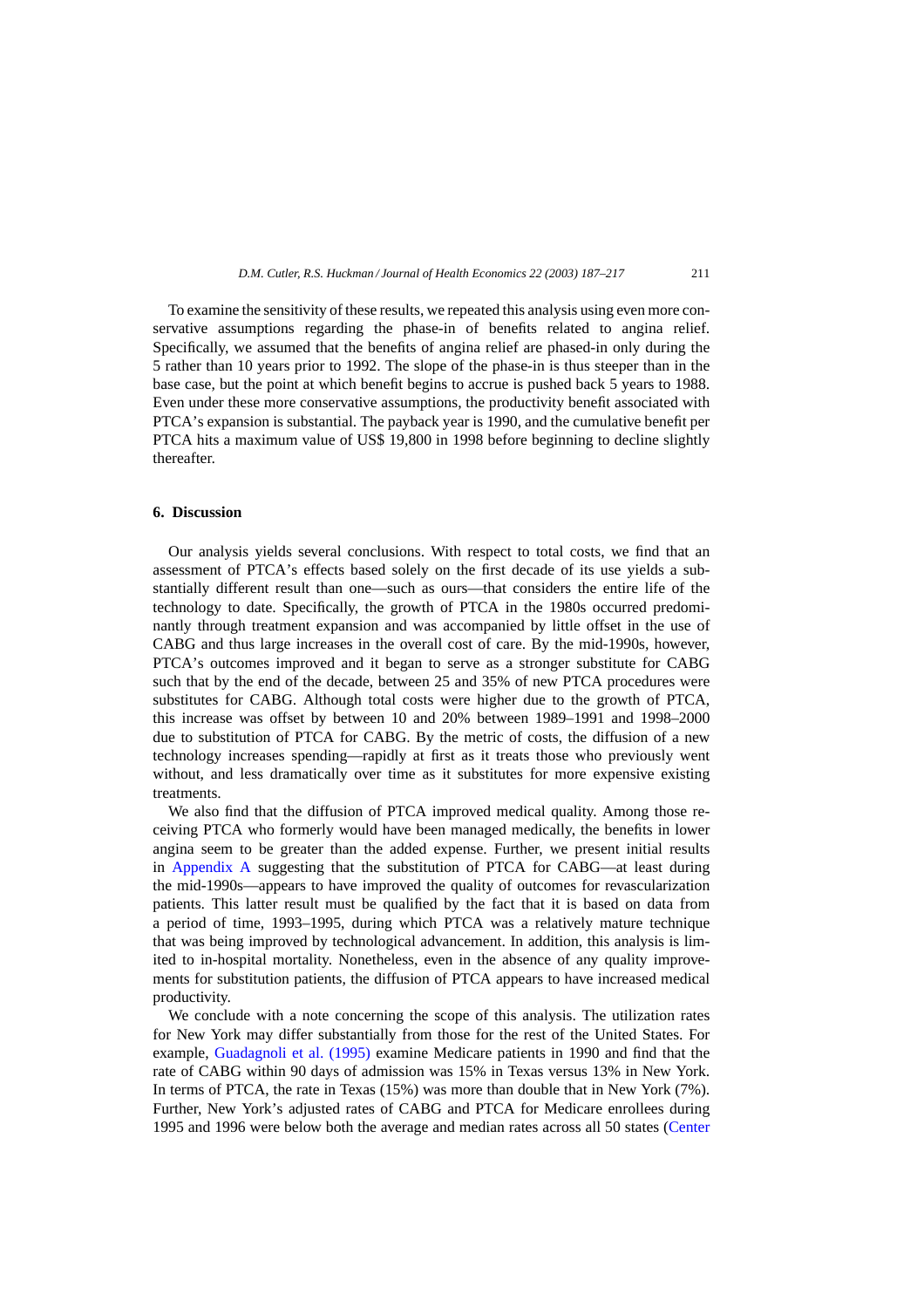<span id="page-25-0"></span>[for Evaluative and Clinical Sciences, 1999\).](#page-29-0) While the cause of these relatively low rates is not clear, candidate explanations included differences in medical practice patterns or New York's relatively stringent certificate-of-need (CON) regulation for the adoption of new technologies by hospitals.

Expanding this analysis to other states would allow us to test the robustness of our findings in settings characterized by different regulatory structures and patterns of medical practice. In particular, we would like to consider a state, such as California, in which hospitals are subject to less stringent restrictions concerning the adoption of new technologies. Finally, while our study focuses on cardiac procedures, we believe that our findings can be applied to other medical innovations that, as of their date of introduction, are characterized by uncertainty with respect to their ultimate costs and benefits. In such settings, it appears that an innovation's impact on productivity may depend on the length of the horizon over which such effects are measured.

#### **Acknowledgements**

We thank Thomas McGuire, Joseph Newhouse, two anonymous referees, and participants in the BU/Harvard/MIT Health Economics Seminar for helpful comments. We also thank Jeff Geppert for assistance in obtaining data.

#### **Appendix A**

Given the limitations of in-hospital mortality as a measure of outcomes for PTCA and CABG patients, we do not rely on it for our productivity calculations. Nevertheless, the impact of PTCA on mortality merits further discussion.

Ideally, one would hope to regress the risk-adjusted mortality rate for an exogenously determined population that is likely to receive either PTCA or CABG (e.g. AMI patients) on indicators for the use of PTCA, CABG, or medical treatment and a series of controls for patient severity. While the SPARCS data covers all AMI patients, it does not provide the detailed clinical data available from the NYSDOH. The CSRS and CARS data, while providing more clinical information than SPARCS, only cover patients receiving CABG or PTCA, not all AMI patients. We thus do not have access to the data that would be required to perform the desired analysis. Further, many individuals with a diagnosis of AMI do not actually undergo PTCA or CABG. As a result of the numerous factors—both within and outside of the hospital—that may cause mortality for an AMI patient, it represents a noisy measure of PTCA's impact on outcomes.<sup>19</sup>

Using the CSRS and CARS data, we are able to consider the impact of using PTCA rather than CABG conditional on a patient receiving either of these procedures in New

<sup>&</sup>lt;sup>19</sup> [McClellan and Staiger \(1999\)](#page-30-0) note that in-hospital mortality for AMI patients may be noisy due to its relatively low occurrence and the wealth of factors that may cause it. They present a methodology for "filtering" risk-adjusted mortality rates (RAMRs) that are observed in Medicare claims data over relatively small populations (e.g. patients at a single hospital) during relatively short time periods (e.g. 1 year).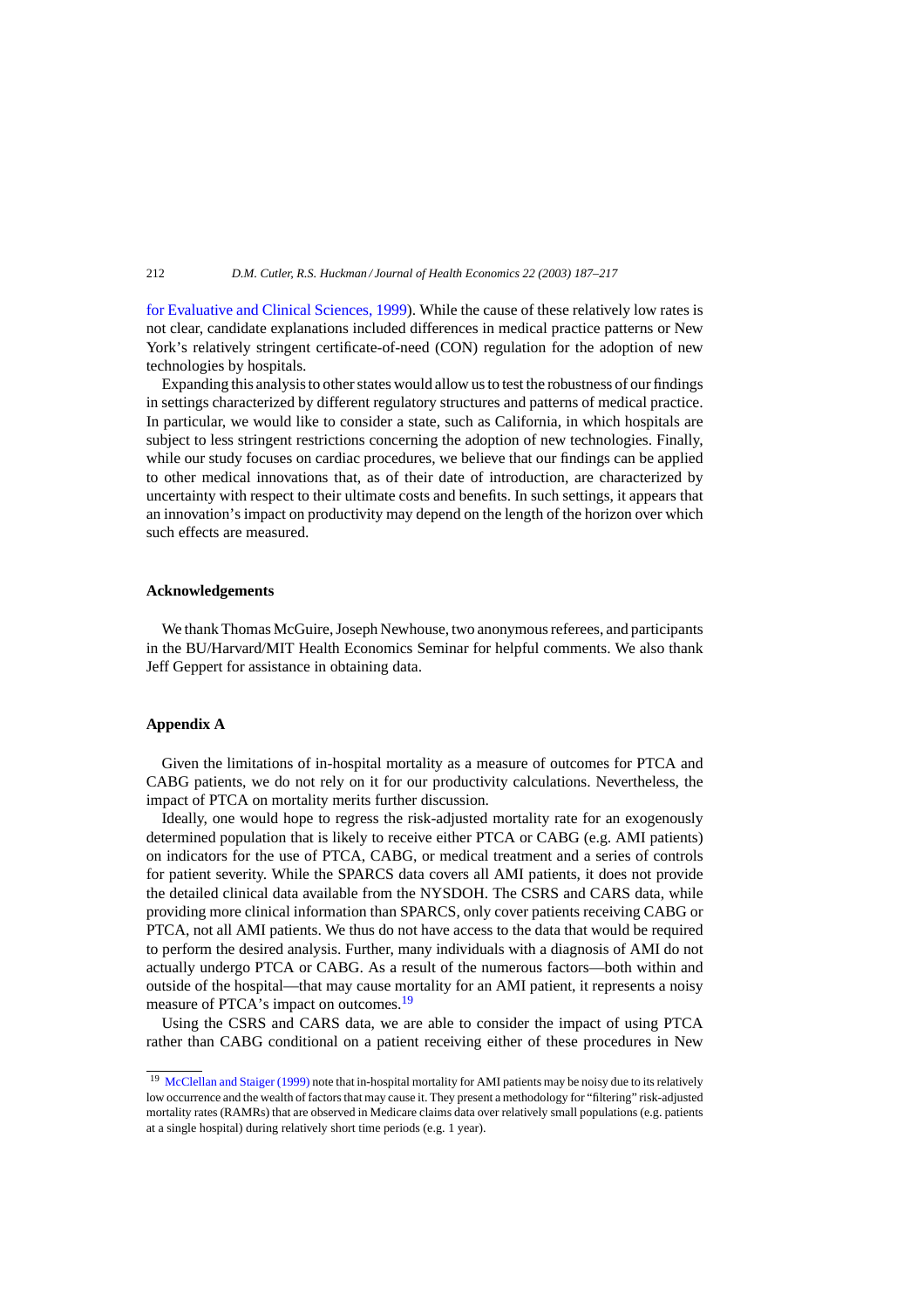York between 1993 and 1995. For each patient, CSRS and CARS collects data on clinical risk factors including measures of blood flow (e.g. ejection fraction), history of cardiac disease and procedures, smoking habits, and the presence of other diseases such as diabetes and renal failure. While there remains some degree of unobserved heterogeneity across patients in these data, this population likely is more homogeneous along these unobserved dimensions than the larger universe of AMI candidates.

We estimate a logistic regression with the dependent variable,  $MORT<sub>i</sub>$ , being equal to one if an individual died within the hospital and zero otherwise. The form of this equation is:

$$
\ln\left(\frac{\Pr(\text{MORT}_i = 1|x_i)}{1 - \Pr(\text{MORT}_i = 1|x_i)}\right) = \mu_0 + \mu_1(\text{PTCA}_i \times \text{YEAR}_i) + \mu_2 C_i + \nu_i \tag{A.1}
$$

where  $v_i$  is distributed extreme value. The key independent variables are the interactions of  $PTCA<sub>i</sub>$ —an indicator equal to one (zero) if a patient received PTCA (CABG) as the initial form of revascularization—with dummy variables for year of admission. These interactions capture the degree to which the performance of PTCA relative to CABG changes over the 3-year period studied.  $C_i$  is a vector of control variables that includes indicators for each year, linear and quadratic terms for patient age, and information on over 30 clinical risk factors for each patient.<sup>20</sup> The above specification is run both with and without hospital-specific dummy variables, with the goal of the latter regression being to control for time-invariant factors (e.g. particular surgeons, cardiologists, or technicians) that may be correlated with outcomes at a given hospital.

The timeframe of this analysis does not allow us to capture PTCA's effect on outcomes in the years immediately following its introduction. Nevertheless, it does enable us to measure the technology's impact after the technology has been in place for several years at a given hospital. That is, we consider whether—as PTCA use approaches an "equilibrium" level of utilization—the outcomes for patients undergoing revascularization improves.

[Table 6](#page-27-0) presents the results for the logistic regression measuring the impact of PTCA on revascularization outcomes. Columns 1 and 2 provide estimates for versions of the model without and with hospital fixed effects, respectively. The results for both models are similar, so we address them in a single discussion. The coefficient on the PTCA indicator is negative and highly significant, suggesting that—after controlling for numerous clinical determinants of mortality—patients receiving PTCA are less likely to die in the hospital than those receiving CABG. That is, the use of PTCA appears to be associated with improved in-hospital outcomes relative to CABG. Further, the interaction of the PTCA variable with the calendar-year dummies reveals that this negative coefficient decreases over the 3-year period in the sample. From 1993 to 1995, this decrease is significant, suggesting that the outcomes for PTCA are improving relative to those for CABG during this period. Though a causal link cannot be confirmed, this finding is consistent with the claim that the technological development of PTCA (e.g. increased and improved use of stents) led to improved outcomes using the procedure.

<sup>&</sup>lt;sup>20</sup> A complete list of these clinical covariates appears in the note at the bottom of [Table 6.](#page-27-0)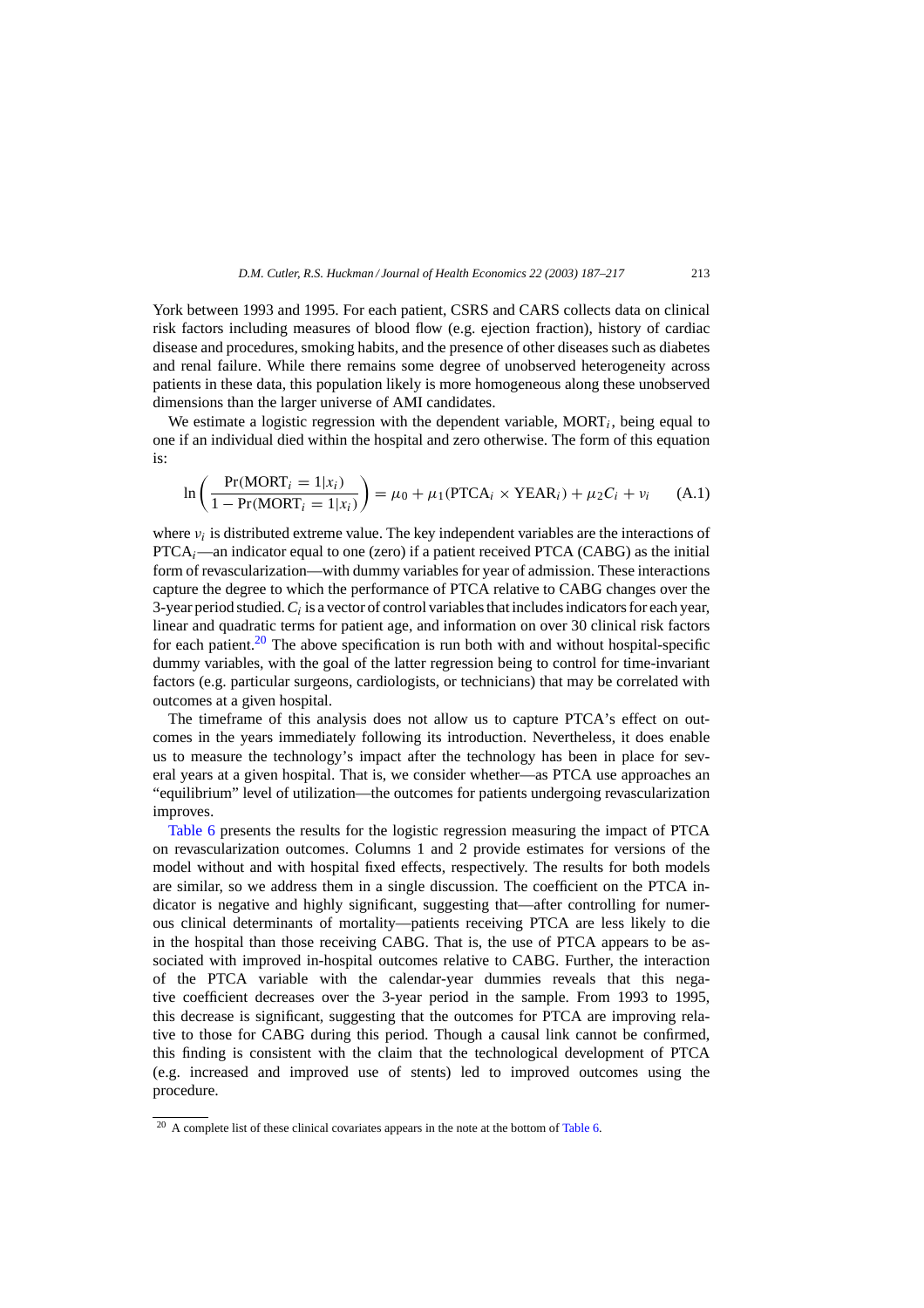|                                                 | Dependent variable: in-hospital mortality? |                     |  |  |
|-------------------------------------------------|--------------------------------------------|---------------------|--|--|
| Did patient receive PTCA?                       | $-0.560***$ (0.112)                        | $-0.509***$ (0.113) |  |  |
| Year = $1994$ ?                                 | 0.017(0.074)                               | 0.013(0.074)        |  |  |
| Year = $1995$ ?                                 | 0.077(0.073)                               | 0.061(0.073)        |  |  |
| Did patient receive PTCA? $\times$ year = 1994? | $-0.159(0.141)$                            | $-0.166(0.141)$     |  |  |
| Did patient receive PTCA? $\times$ year = 1995? | $-0.300**$ (0.136)                         | $-0.311**$ (0.137)  |  |  |
| Constant                                        | $-5.468***(0.868)$                         | $-5.929***(0.890)$  |  |  |
| Pre-procedure risk factors?                     | Yes                                        | Yes                 |  |  |
| Hospital dummy variables?                       | No                                         | Yes                 |  |  |
| <b>Observations</b>                             | 109323                                     | 109323              |  |  |
| $\epsilon$                                      | 0.864                                      | 0.867               |  |  |

#### Table 6 Logistic regression of mortality for revascularization (CABG or PTCA) patients

*Note*: Records for patients who received CABG on an emergency basis following PTCA or who received CABG during an admission in which PTCA was also performed were excluded, as these individuals are considered PTCA patients. Regressions also include the following pre-procedure risk factors for each patient: age, age squared, gender, race, body surface area, CCS functional class for angina, and indicators for any previous MI, MI within previous 24 h, MI within previous one week, transmural MI, stroke, cerebrovascular disease, narrowing in aortoiliac vessel, narrowing in femoral/popliteal vessel, hemodynamic instability, shock, hypertension, IV nitroglycerin within previous 24 h, left ventricular hypertrophy, malignant ventricular arrhythmia, chronic obstructive pulmonary disease, diabetes, immune system deficiency, pre-operative infra-aortic balloon pump, previous PTCA, thrombolytic therapy within previous 7 days, smoking history within previous 2 weeks, congestive heart failure, renal failure, ejection fraction less than 20%, ejection fraction 20–29%, and ejection fraction 30–39%. In addition, the regression includes indicators for the presence of blockage in the following locations: LMT, proximal LAD, mid/dist LAD, RCA, or LCX. The New York State Department of Health provides the following caveat with respect to the use of the indicator for chronic obstructive pulmonary disease (COPD) for risk-adjustment: "Prior to 1993, the definition used for COPD was considered subjective, and irregular frequency distributions across institutions were noted. The definition was changed in 1993 to include documentation of objective clinical criteria. However, the wide range in COPD rates reported across hospitals remains, presumably due to practice patterns among various providers with regard to utilizing objective testing for COPD."

∗∗ Denote statistical significance at the 5% level.

∗∗∗ Denote statistical significance at the 1% level.

It is possible that the positive coefficient on the CABG indicator is simply due to unobserved heterogeneity in patient severity. We believe that the extensive array of clinical covariates included in these regressions should mitigate concerns about this bias. It thus seems unlikely that unobservables explain all of the effect we identify. As an additional qualification, we reiterate that the CSRS and CARS data only track *in-hospital* mortality. To the extent that post-hospital mortality differs in a manner that is systematically related to our observed variables, in-hospital mortality may provide a biased measure of overall death rates. Finally, as mentioned above, mortality is only one of several relevant quality measures in this setting. Others include post-procedure pain, complications, and functional ability. Even with these caveats, however, we note that the State of New York feels that this mortality data is meaningful enough to use it to compare outcomes for hospitals and individual physicians in its public report cards on cardiac care [\(New York State Department of Health,](#page-30-0) [1998\).](#page-30-0)

<span id="page-27-0"></span>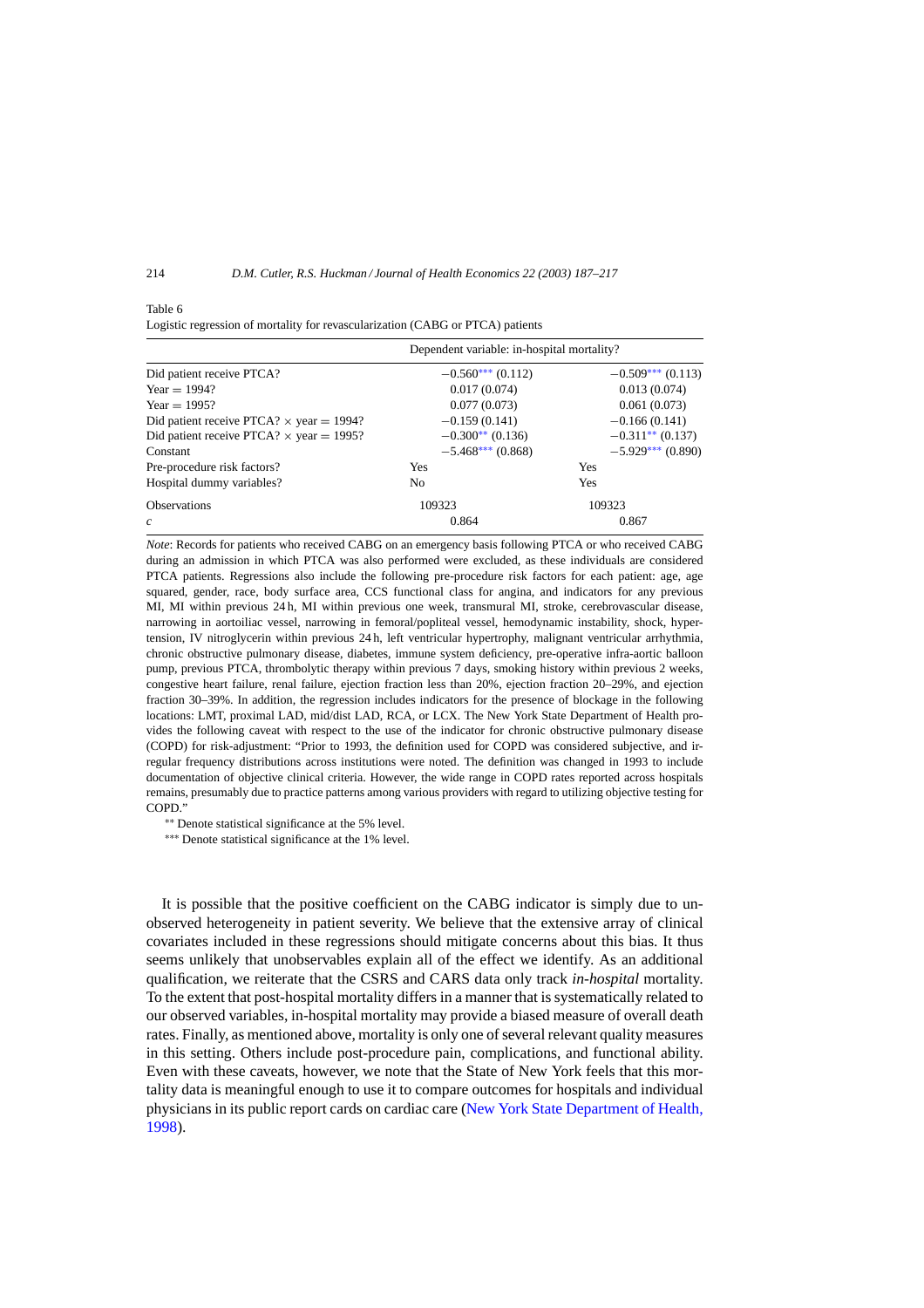### <span id="page-28-0"></span>**Appendix B**

| Year              | Percent angina relief<br>for treatment<br>expansion patients <sup>b</sup> | Treatment<br>substitution<br>percentage <sup>c</sup> | <b>Total PTCA</b><br>discharges for<br>NY residents | Amounts in US\$ 000s <sup>a</sup>                       |                                                          |                       |                                     |                                          |
|-------------------|---------------------------------------------------------------------------|------------------------------------------------------|-----------------------------------------------------|---------------------------------------------------------|----------------------------------------------------------|-----------------------|-------------------------------------|------------------------------------------|
|                   |                                                                           |                                                      |                                                     | Total benefit<br>(angina<br>relief) <sup>d</sup> (US\$) | Total cost (including)<br>substitution savings)<br>(USS) | Net benefit<br>(US\$) | Cumulative<br>net benefit<br>(US\$) | Cumulative net<br>benefit/PTCA<br>(US\$) |
| 1982              | $\mathbf{0}$                                                              | $\mathbf{0}$                                         | 379                                                 |                                                         | 4381                                                     | (4381)                | (4381)                              | (11.6)                                   |
| 1983 <sup>e</sup> | 2                                                                         | $\mathbf{0}$                                         | 1081                                                | 5547                                                    | 12129                                                    | (6582)                | (10964)                             | (7.5)                                    |
| 1984 <sup>e</sup> | $\overline{4}$                                                            | $\boldsymbol{0}$                                     | 1782                                                | 17764                                                   | 19422                                                    | (1658)                | (12621)                             | (3.9)                                    |
| 1985              | 5                                                                         | $\mathbf{0}$                                         | 2484                                                | 36054                                                   | 26279                                                    | 9775                  | (2847)                              | (0.5)                                    |
| 1986              | $\overline{7}$                                                            | $\mathbf{0}$                                         | 3794                                                | 71284                                                   | 38969                                                    | 32316                 | 29469                               | 3.1                                      |
| 1987              | 9                                                                         | $\mathbf{0}$                                         | 5584                                                | 127326                                                  | 55684                                                    | 71642                 | 101111                              | 6.7                                      |
| 1988              | 11                                                                        | $\mathbf{0}$                                         | 6783                                                | 180192                                                  | 65670                                                    | 114522                | 215633                              | 9.9                                      |
| 1989              | 13                                                                        | $\mathbf{0}$                                         | 7622                                                | 229347                                                  | 71644                                                    | 157703                | 373336                              | 12.7                                     |
| 1990              | 14                                                                        | $\Omega$                                             | 9497                                                | 317077                                                  | 86668                                                    | 230409                | 603745                              | 15.5                                     |
| 1991              | 16                                                                        | $\Omega$                                             | 11526                                               | 420313                                                  | 102120                                                   | 318192                | 921938                              | 18.2                                     |
| 1992              | 18                                                                        | $\mathbf{0}$                                         | 14183                                               | 557933                                                  | 122001                                                   | 435932                | 1357870                             | 21.0                                     |
| 1993              | 18                                                                        | $\mathbf{0}$                                         | 15716                                               | 600232                                                  | 131251                                                   | 468981                | 1826851                             | 22.7                                     |
| 1994              | 18                                                                        | $\Omega$                                             | 16333                                               | 605628                                                  | 132431                                                   | 473197                | 2300048                             | 23.8                                     |
| 1995              | 18                                                                        | 18                                                   | 19347                                               | 571123                                                  | 115608                                                   | 455515                | 2755563                             | 23.7                                     |
| 1996              | 18                                                                        | 18                                                   | 23295                                               | 667639                                                  | 135145                                                   | 532494                | 3288057                             | 23.6                                     |
| 1997              | 18                                                                        | 18                                                   | 26638                                               | 741214                                                  | 150039                                                   | 591175                | 3879232                             | 23.4                                     |
| 1998              | 18                                                                        | 25                                                   | 30094                                               | 743587                                                  | 144256                                                   | 599331                | 4478563                             | 22.8                                     |
| 1999              | 18                                                                        | 25                                                   | 31872                                               | 764582                                                  | 148329                                                   | 616253                | 5094817                             | 22.3                                     |
| 2000              | 18                                                                        | 25                                                   | 32928                                               | 766908                                                  | 148780                                                   | 618127                | 5712944                             | 21.9                                     |

Annual flows of net benefits from PTCA diffusion

 $a$  All amounts are based on the PTCA and CABG costs in 1995 dollars from Hlatky et al. [\(1997\),](#page-29-0) which are then discounted at a real interest rate of 3%.

<sup>b</sup> Assumes linear increase in percent angina relief to the 18% figure identified by Parisi et al. [\(1992\)](#page-30-0) and no subsequent improvements through 2000.

<sup>c</sup> Based on coefficients in Column 4 of [Table](#page-14-0) 2.

d Assumes QALY increase of 0.2 for angina relief, <sup>a</sup> QALY value of US\$ 100,000, and average of 10 years of angina-free survival.

e Data on number of PTCA discharges is based on linear interpolation using actual SPARCS figures from 1982 to 1985.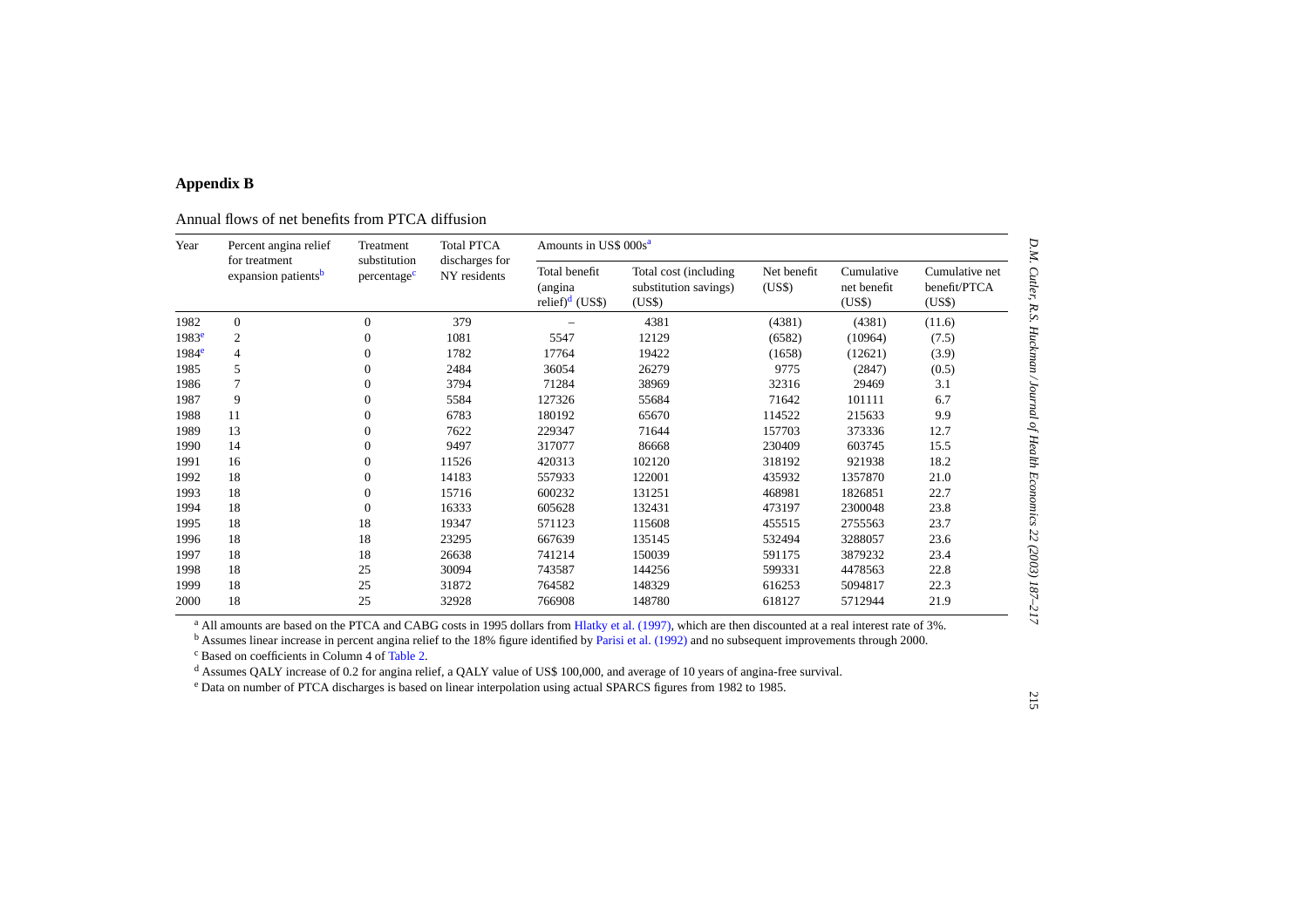#### <span id="page-29-0"></span>**References**

Andersson, F., Kartman, B., 1995. The cost of angina pectoris in Sweden. PharmacoEconomics 8 (3), 233–244.

- Berndt, E., Morrison, C., 1995. High-tech capital formation and economic performance in US manufacturing industries: an exploratory analysis. Journal of Econometrics 65 (1), 9–43.
- Bohmer, R., Christensen, C., Kenagy, J., 2000. Will disruptive innovations cure health care? Harvard Business Review 78 (5), 102–112.
- Bypass Angioplasty Revascularization Investigation (BARI) Investigators, 1996. Comparison of coronary bypass surgery with angioplasty in patients with multivessel disease. New England Journal of Medicine 335 (4), 211–225.
- CABRI Trial Participants, 1995. First-year results of CABRI (Coronary Angioplasty Versus Bypass Revascularization Investigation). Lancet 346 (8984), 1179–1184.
- Center for Evaluative and Clinical Sciences, 1999. Dartmouth atlas of health care in the United States. <http://www.dartmouthatlas.org/tables/99table5.php>.
- Chaitman, B., Rosen, A., Williams, D., Bourassa, M., Aguirre, F., Pitt, B., Rautaharju, P., Rogers, W., Sharaf, B., Attubato, M., Hardison, R., Srivatsa, S., Kouchoukos, N., Stocke, K., Sopko, G., Detre, K., Frye, R., 1997. Myocardial infarction and cardiac mortality in the Bypass Angioplasty Revascularization Investigation (BARI) randomized trial. Circulation 96 (7), 2162–2170.
- Cohen, D., Taira, D., Berezin, R., Cox, D., Morice, M., Stone, G., Grines, C., 2001. Cost-effectiveness of coronary stenting in acute myocardial infarction: results from the stent primary angioplasty in myocardial infarction (Stent-PAMI) trial. Circulation 104 (25), 3039–3045.
- Cutler, D., McClellan, M., 1998. What is technological change? In: Wise, D. (Ed.), Inquiries in the Economics of Aging. University of Chicago Press, Chicago, IL.
- Cutler, D., McClellan, M., 2001. Is technological change in medicine worth it? Health Affairs 20 (5), 11–29.
- Cutler, D., Richardson, E., 1997. Measuring the health of the US population. Brookings Papers on Economic Activity Microeconomics 1997, 217–271.
- Eagle, K., Guyton, R., Davidoff, R., Ewy, G., Fonger, J., Gardner, T., Gott, J., Herrmann, H., Marlow, R., Nugent, W., O'Connor, G., Orszulak, T., Rieselbach, R., Winters, W., Yusuf, S., 1999. ACC/AHA guidelines for coronary artery bypass graft surgery: executive summary and recommendations. Circulation 100 (13), 1464–1480.
- Eisenberg, J., Schwartz, J., McCaslin, F., Kaufman, R., Glick, H., Kroch, E., 1989. Substituting diagnostic services: new tests only partly replace older ones. Journal of the American Medical Association 262 (9), 1196–1200.
- Farley, D., Ozminkowski, R., 1992. Volume-outcome relationships and inhospital mortality: the effect of changes in volume over time. Medical Care 30 (1), 77–94.
- Fuchs, V., 1986. The health economy. Harvard University Press, Cambridge, MA.
- Garber, A., 1994. Can technology assessment control health spending? Health Affairs 13 (3), 115–126.
- Gelijns, A., Rosenberg, N., 1994. The dynamics of technological change in medicine. Health Affairs 13 (3), 28–46.
- Guadagnoli, E., Hauptman, P., Ayanian, J., Pashos, C., McNeil, B., Cleary, P., 1995. Variation in the use of cardiac procedures after acute myocardial infarction. New England Journal of Medicine 333 (9), 573–578.
- Hannan, E., Kilburn, H., Bernard, H., O'Donnell, J., Lukacik, G., Shields, E., 1991. Coronary artery bypass graft surgery: the relationship between inhospital mortality rate and surgical volume after controlling for clinical risk factors. Medical Care 29 (11), 1094–1107.
- Hannan, E., Racz, M., Ryan, T., McCallister, B., Johnson, L., Arani, D., Guerci, A., Sosa, J., Topol, E., 1997. Coronary angioplasty volume-outcome relationships for hospitals and cardiologists. Journal of American Medical Association 277 (11), 892–898.
- Hillis, L.D., Rutherford, J., 1994. Coronary angioplasty compared with bypass grafting. New England Journal of Medicine 331 (16), 1086–1087.
- Hlatky, M., Rogers, W., Johnstone, I., Boothroyd, D., Brooks, M., Pitt, B., Reeder, G., Ryan, T., Smith, H., Whitlow, P., Wiens, R., Mark, D., Rosen, A., Detre, K., Frye, R., 1997. Medical care costs and the quality of life after randomization to coronary angioplasty or coronary bypass surgery. New England Journal of Medicine 336 (2), 92–99.
- Ho, V., 2000. Evolution of the volume-outcome relation for hospitals performing coronary angioplasty. Circulation 101 (15), 1806–1811.
- Huckman, R., 2000. Hospital consolidation and the delivery of cardiac care. Mimeograph.